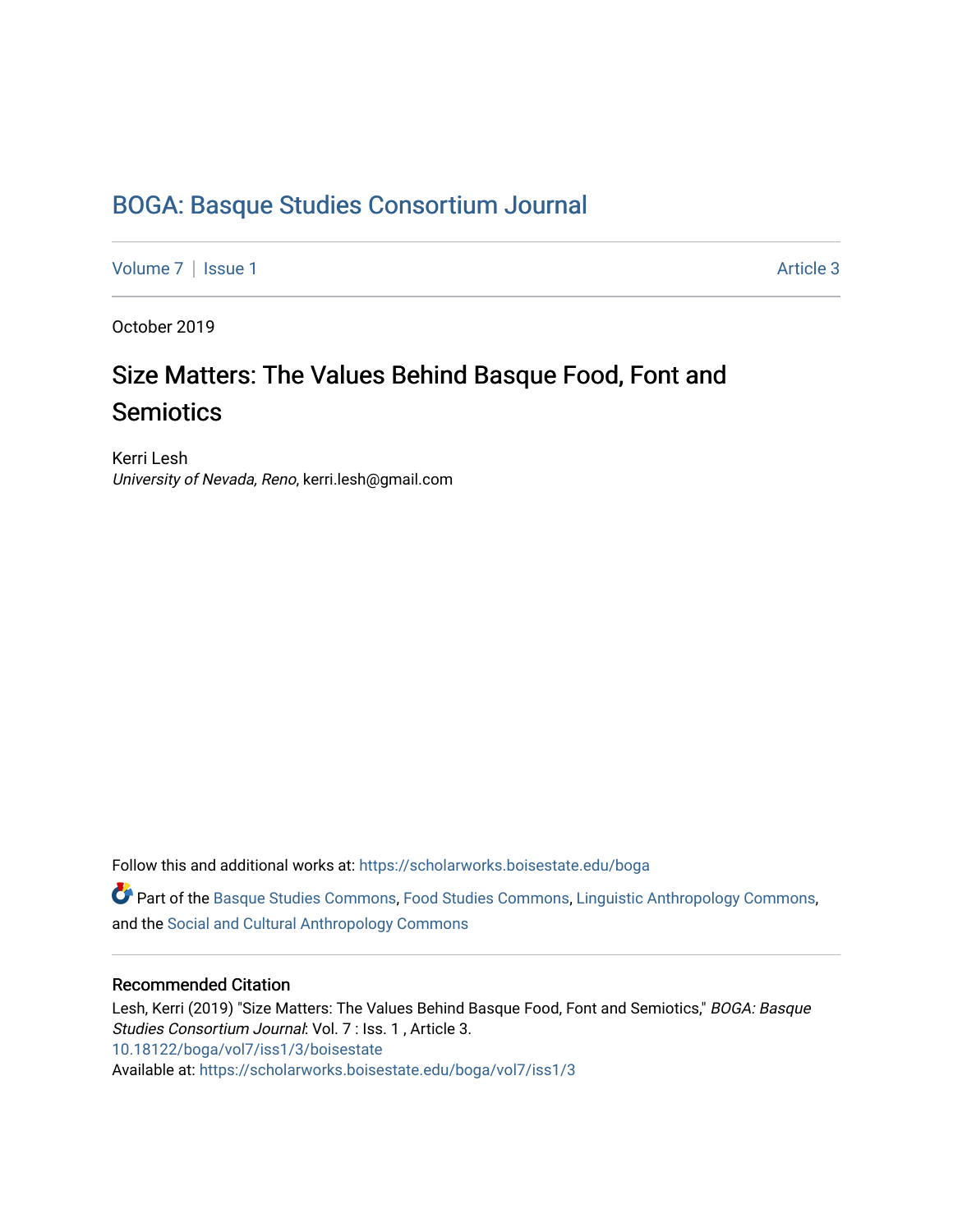# Size Matters: The Values Behind Basque Food, Font and Semiotics

#### Cover Page Footnote

A great thanks for the support of Cameron Watson and Daniel Montero in helping me revise this article. Additionally, I would like to thank everyone that was part of my fieldwork in the Basque Country and to my fellow panel members with whom this article was presented at the American Anthropological Association (AAA).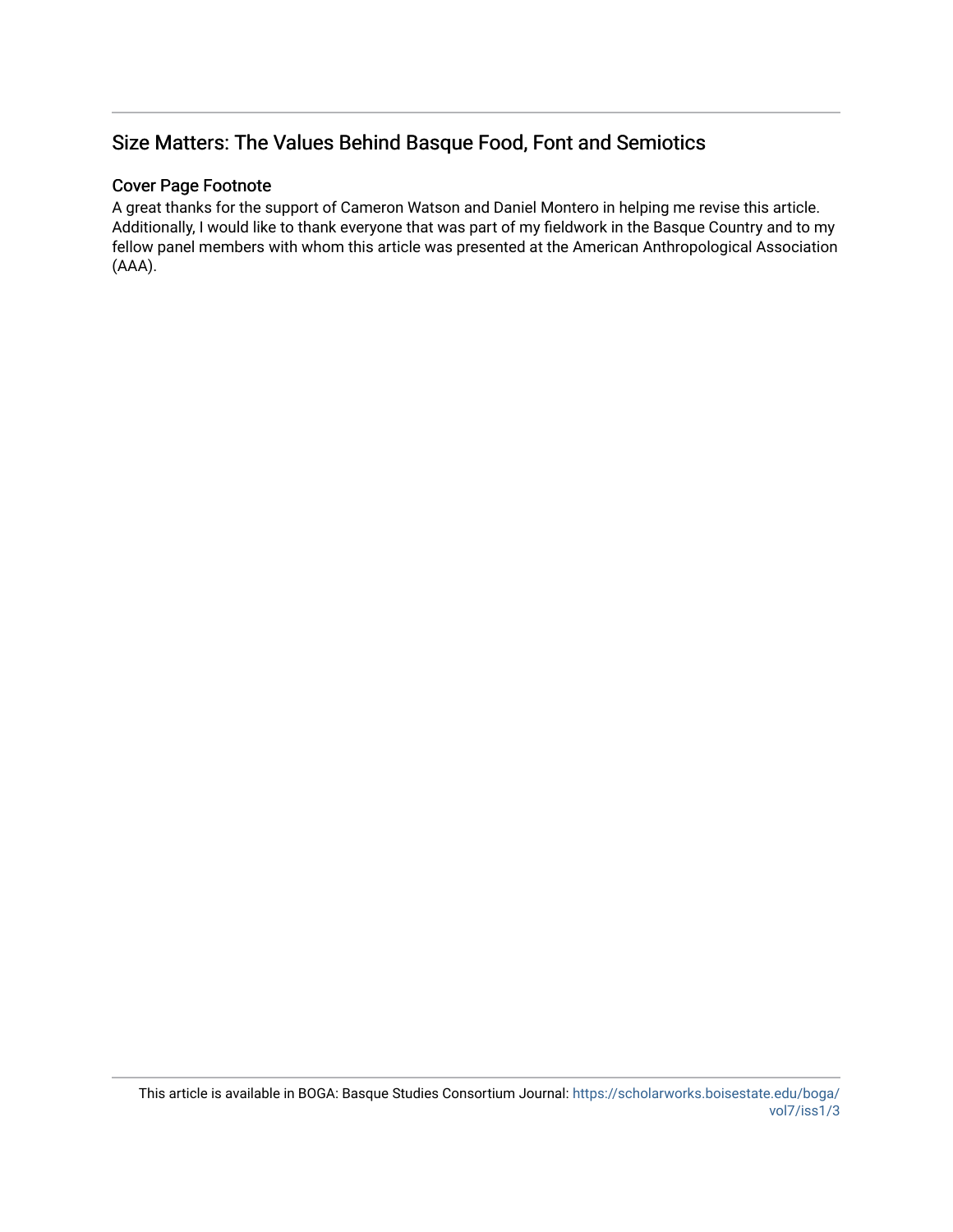

**Size Matters: The Values Behind Basque Food, Font and Semiotics**

*Kerri Lesh, PhD.* 

"*People look for the origin of the wine they consume, they want to link it to the terroir … they are looking for something more than just the quality of the product, but rather the story behind the wine, the histories that lie behind a glass, and being able to focus in on a particular bodega, on the places where it is cultivated and produced. Because of that, it is important to identify those spaces and give them their due value.*" (author's translation) (Muñoz, 2017).

This quote taken from Bittor Oroz, the Deputy Minister of Agriculture**,** Fishing, and Food Policy for the Basque government, expands on the importance of making "place" more visible with a change in font size*,* as stated in the *Noticias de Alava* (2017). This comment, together with further illustrations below of how Basque semiotics are used to create value, showcase how two pillars of Basque culture—language and food—are intertwined to create cultural, economic, and linguistic value for Basque identity.

Throughout my fieldwork, conducted over the course of 2017, I observed and analyzed various ways in which the Basque language, Euskara, is used alongside local Basque gastronomic products to create economic, cultural, and linguistic value (Lesh, 2019a). In the following examples, I highlight the ways in which various forms of semiotics—the study of signs as "something which stands for something to somebody in some respect or capacity" (Peirce 1931-1958, 2.228) —combine to create value. Through the Peircian framework of icons (signs that signify through resemblance), indexes (signs that signify through contiguity or causality), and symbols (signs that signify through culturally specific conventions) Riley and Cavanaugh (2017) point out that semiotic value is created through the unique authenticating quality of minority languages such as Euskara.

Language is used on signs and drink labels symbolically and communicatively, through the font size and typography. Such language use helps create what Moriarty and Järlehed (2018) describe as the semiofoodscape, a lens through which semiotic landscapes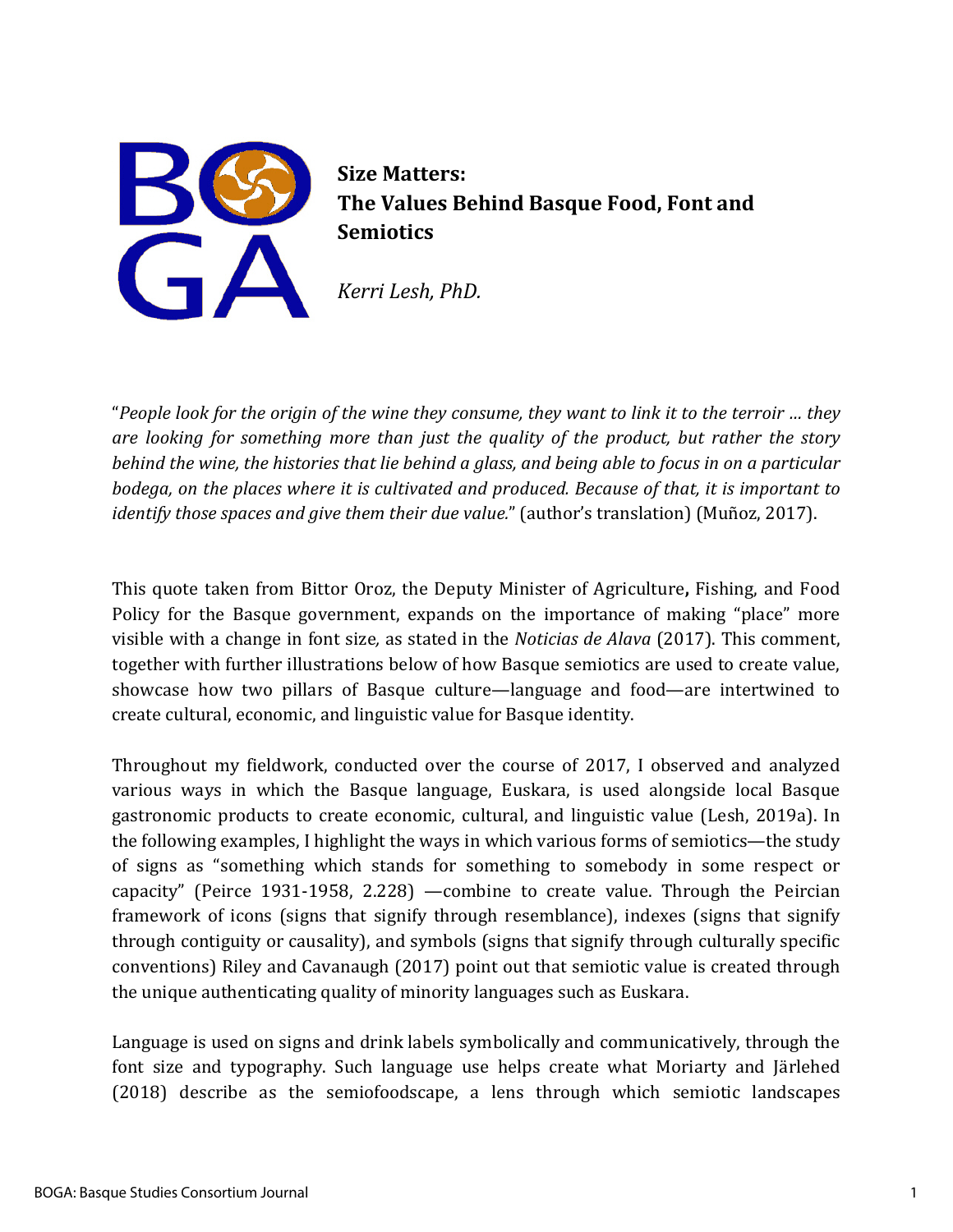pertaining to food can be examined (26). In the examples to come, the creation of value will be illustrated by signs as they appear through font size, font style (typeface), and through individual words as well as the communicative use of Basque language in general.

#### **The Evolution of Euskara and Gastronomy**

Language and food are two distinguishing features that intertwine in defining a people, at least in the case of the Basques over the last several decades. As the primary site for my fieldwork, which involves examining the relationship between language, food, and culture, the Basque case has been insightful for understanding the significance behind the name a specific culture takes and the place it inhabits in relation to identity formation. Known as Euskal Herria, the Basque Country's name translates as "land of the Basque-speakers" (Morris 2010, 554). The language spoken in the Basque Country is *Euskara*, and the word used to describe someone from this land is *Euskaldun*. The word "euskal+dun," meaning Basque or Basque speaker, literally translates as "one who has the Basque language" (Lantto 2012, 24). To recognize a place and person by the language spoken, as seen in this case, asserts the value of language as a key identifying feature of a culture.

The first wave of Basque nationalism and language revival in the late nineteenth and early twentieth centuries used language as evidence for the Basques' particular identity based on their origin and distinction from Spanish culture (Urla 2012). In 1918, the creation of the Basque Language Academy and Society of Basque Studies marked a key development for modernizing and unifying Basque culture and language (Watson 2003, 243). After the end of the Spanish Civil War (1936–1939) and under Francisco Franco's strict regime (1939– 1975), attempts were made to exterminate all vestiges of Basque culture, including the use of Euskara (Watson 2003). As a response, the now defunct pro-independence Basque nationalist group, ETA,<sup>[1](#page-3-0)</sup> carried out a campaign of political violence that shaped the image of the Basque Country in the media globally. At the same time, Basqueness gradually became centered on language and culture, as it was transformed from heritage into practice (Urla 2012). Spain transitioned into a democracy after 1975 with a new Constitution that granted more autonomy to the Basque Country and included language rights for Basques.

The gastronomic fame of the Basque Country is a comparatively recent phenomenon. One could trace the impetus for this fame to the *nueva cocina vasca* (New Basque Cuisine) that

 $\overline{\phantom{a}}$ 

<span id="page-3-0"></span><sup>1</sup> ETA is the Basque acronym for "*Euzkadi (*later Euskadi*) ta Askatasuna,"* meaning "Basque Country and Freedom." They were an organization that eventually employed armed struggle in the name of Basque nationalism, internationally portrayed as terrorists.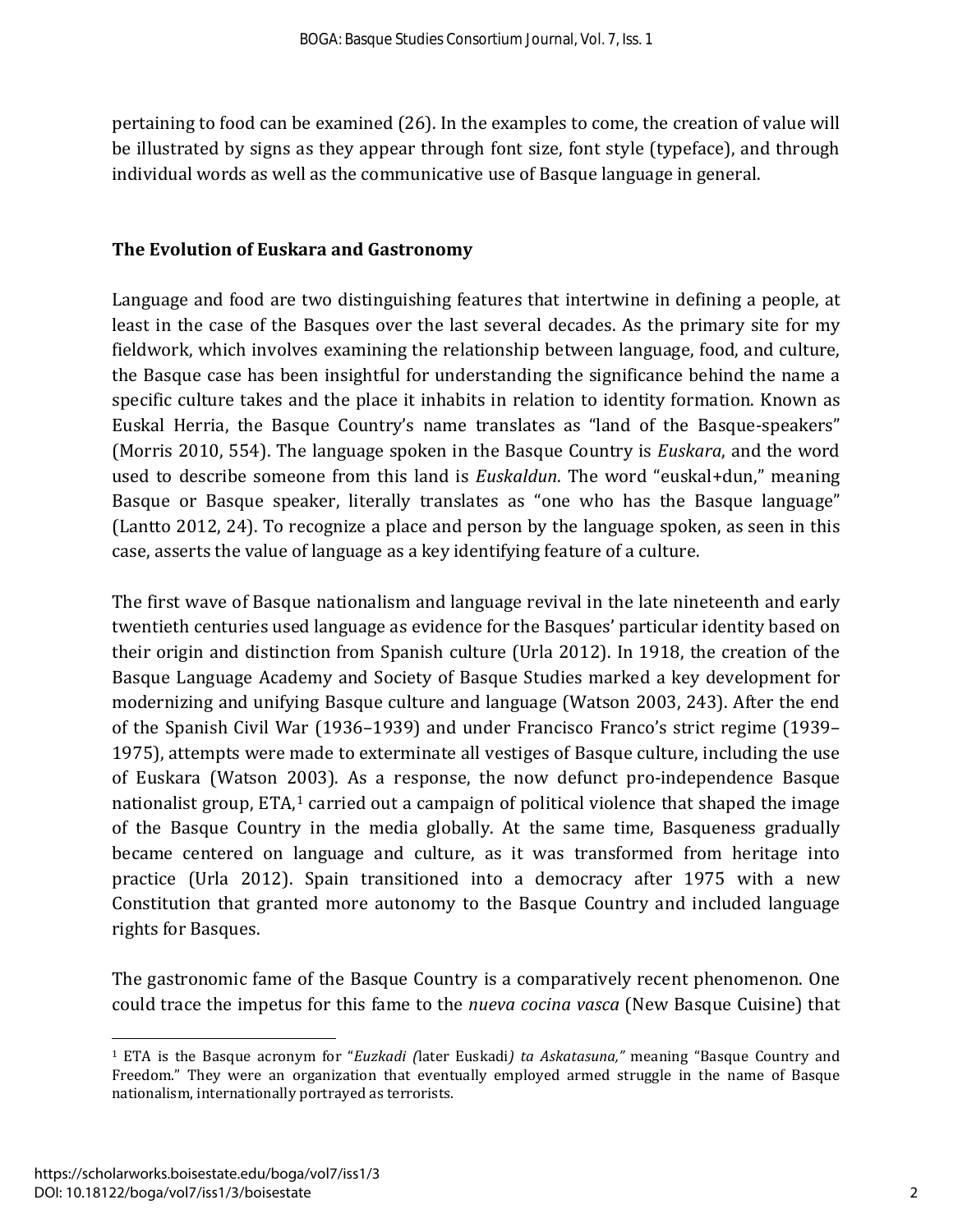started to gain momentum in the 1980s. Since then, the growing global renown of its gastronomy has ultimately led to the Basque Country being government-branded as "The Culinary Nation" (Lesh 2019b). By the time I was conducting my own research in 2017, San Sebastián had been named one of the two 2016 Cultural Capitals of Europe and Basque Michelin-starred restaurants were making headlines on the "The World's 50 Best Restaurants" list. In 2018, the Basque Country hosted the World's 50 Best Restaurants awards in addition to having two restaurants listed within the Top 10 restaurants worldwide (Price, 2017). In addition, an increase in ecotourism and the opportunities to try the local Basque beverages mentioned below, such as txakoli (Järlehed and Moriarty 2018) and those from Rioja Alavesa, have in recent years transformed the Basque Country from a nation associated with political violence to one touted for its gastronomic fame. This nation branding occurred as I was leaving the Basque Country at the end of 2017, and by 2018, signs in English publicizing its gastronomic fame welcomed all incoming tourists and locals alike in the Bilbao airport. This recent evolution and growth of gastronomic sectors has attracted interest from outsiders, which has had an impact on linguistic and cultural practices (Lesh 2019b).

It is the unique, authenticating quality of minority languages that give them their semiotic value, as Riley and Cavanaugh (2017) point out. Through the Peircian framework of icons (signs that signify through resemblance), indexes (signs that signify through contiguity or causality), and symbols (signs that signify through culturally specific conventions), I will now focus on the last category.

As discussed by Cavanaugh and Shankar (2014) and Duchene and Heller (2012), we know that commodification of minoritized languages occurs in various ways through language materiality (Cavanaugh & Shankar, 2017). Shankar and Cavanaugh see the "language of everyday life as material practice: embedded with structures of history and power, including class relations and markets, but also having physical presence" (2017, 1). Their goal is to combine language and materiality together to shed light on the processes of meaning-making and value production, and to show how incorporating materiality into linguistic analysis can ground "distinctive material processes" (1) within social, cultural, political, and economic structures of power. Part of viewing language materiality is to view it as a material presence with physical and metaphysical properties, embedded in these political economic structures. The goal is to view the materiality of language rather than conceptualizing materiality alongside but distinct from language (1).

The commodification of language within the authenticating processes of the "foodie" culture, a culture made up of people described by Merriam Webster as "having an avid interest in the latest food fads" (Merriam Webster, 2019) encourages distinction through knowledge of food, which creates cultural capital. As Duchene and Heller (2012) point out,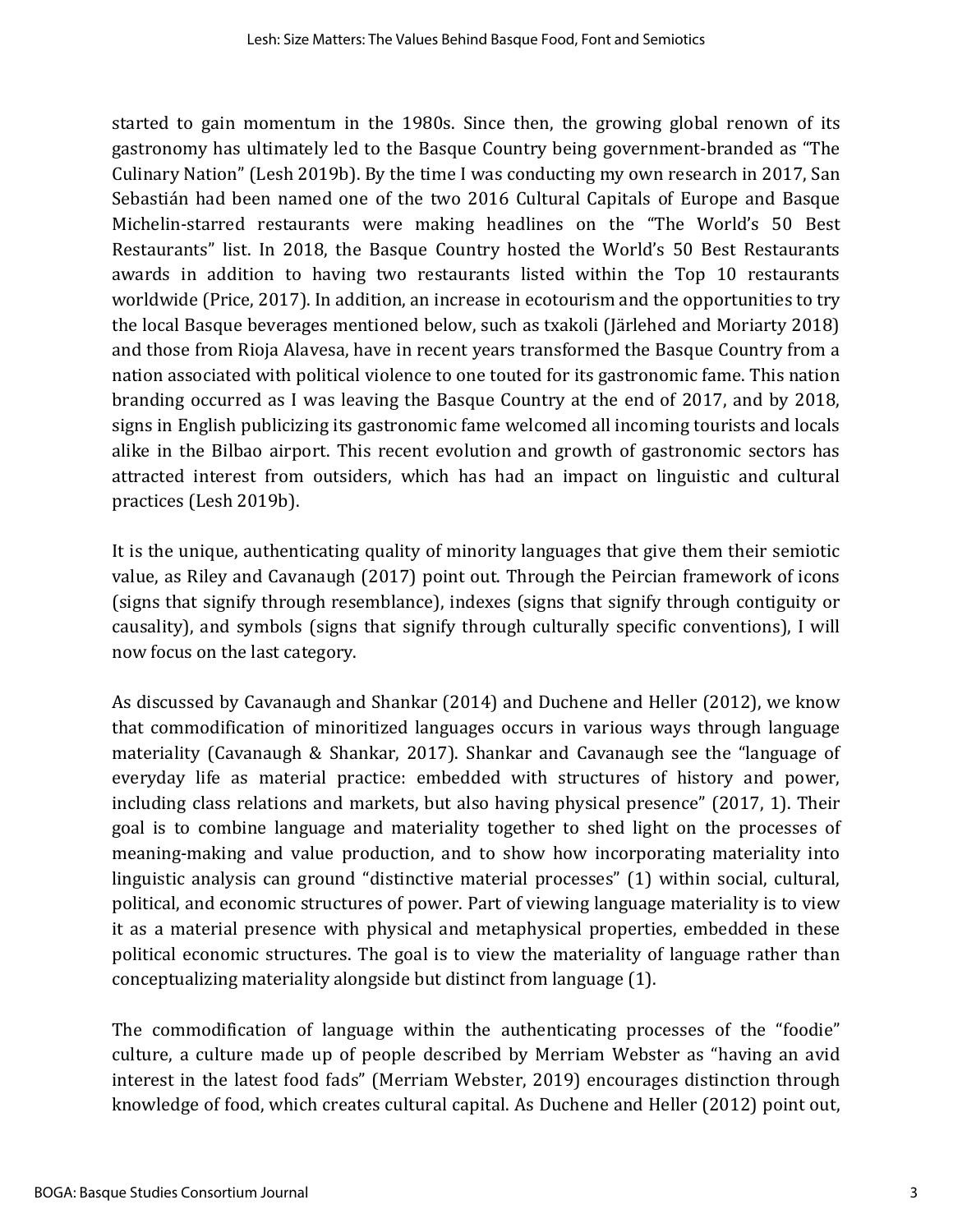economic value is produced individually with each language and food, as well as jointly when the two value systems are combined (3). In addition to conducting interviews and focus groups with food producers, I also collected photos and drink labels that illustrated the use of Euskara, or the use of Euskara alongside translations. I focused particularly on milk, wine, and cider labels from the southern part of the Basque Country, Hegoalde, to find out how common and in which contexts such beverage marketing took place. I use this information to share the perceptions producers had regarding the use of language on their product label and the marketing found in the linguistic landscape.

Preferences such as these demonstrate the very complicated history of Euskara. It was once a powerful marker taken up as a form of resistance by young Basques and learned clandestinely during the Franco dictatorship in order to assert culture against a fierce linguistic repression. It has now come to represent a range of values to different viewers, from local Basques, to non-Basque speaking Basques, and from Spaniards to international tourists and neighboring Spanish consumers. The use of Euskara or other Basque symbols can devalue food products because of their perceived association with independence movements and the political violence previously carried out by the now defunct Basque nationalist group, ETA. One Basque-speaking informant asserted that they could never consider using Euskara to market their wine in other parts of Spain because of these negative associations.

Locals and tourists can find various semiotic uses on food labels as markers of Basque authenticity. For local Basques, the value derived from using Euskara to market foodstuffs depends on previously mentioned factors such as their own personal linguistic practices and where they live (that is, whether in a more, or less, Basque-speaking area), in addition to a stigma that links the Basque language and its products to an overly folkloric past.

#### **Perceptions of and Attitudes toward Euskara**

Attitudes toward Basque and Spanish have been addressed by various studies to determine the values associated with each language. Studies from the 1980s (Echano, 1989) measured attitudes across the two dimensions of social solidarity and status. In the case of minority languages, it is common for socially stigmatized groups to be often perceived by the ingroup negatively (less competent) along the status dimension, but positively (more friendly) along the solidarity dimension (Amorrortu 2003, 74). According to studies conducted among bilingual Basque university students, somewhat surprisingly the Basque language was evaluated as being equal to Spanish along the solidarity dimension (Amorrortu, 74–76).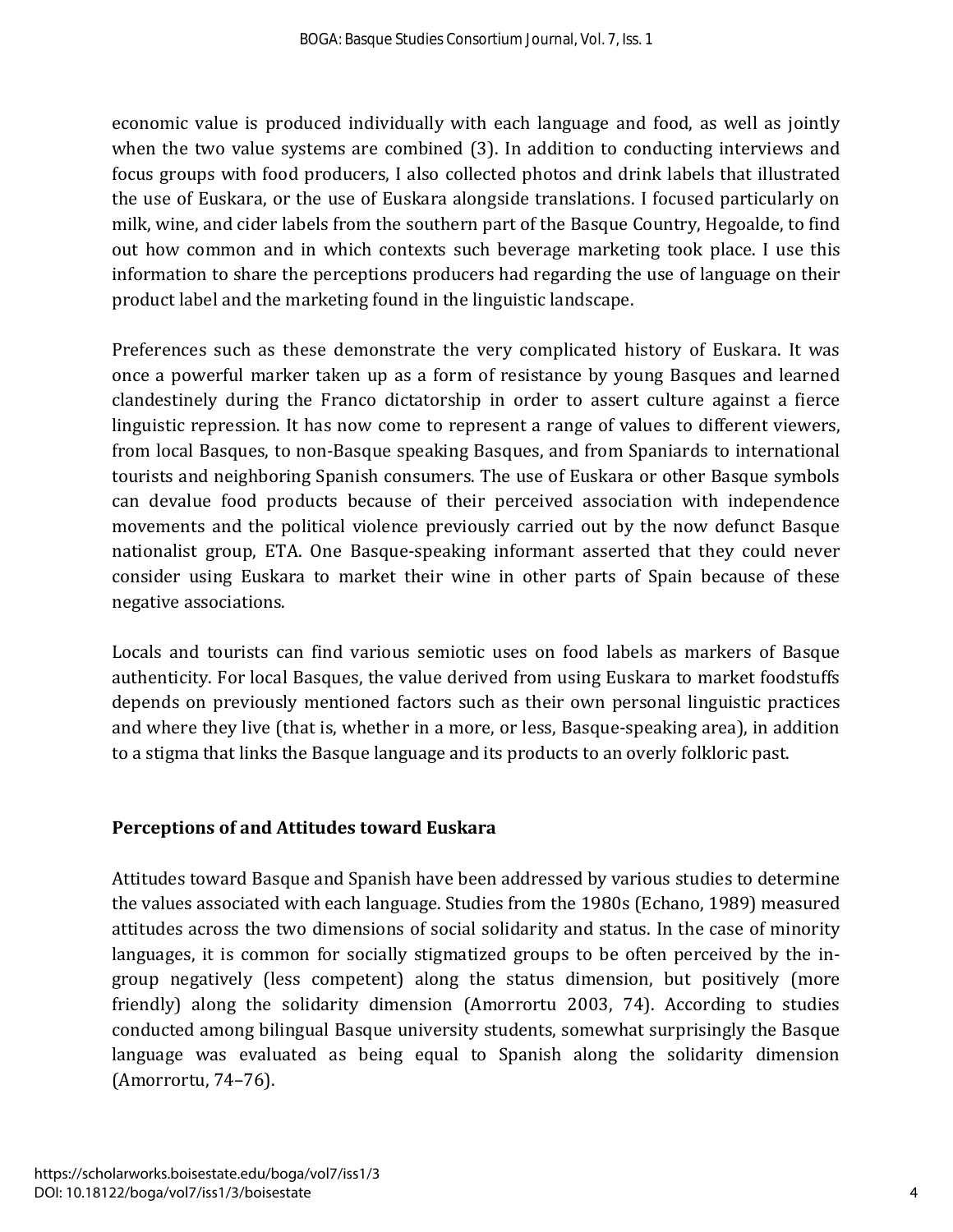As an outsider, however, I found an additional valorization from Basques for being able to communicate in Euskara over Spanish. This appreciation is relevant and perhaps even, in part, a consequence of the more recent increase in gastronomic tourism and the number of foreign visitors who may *not* be able to speak Spanish, let alone Euskara. The increased visibility of English has created apprehension for many Basques who now worry that Euskara is now minoritized by both the local dominant language of Spanish and the lingua franca, English. However, I illustrate several cases in which the Basque language is being used to create value for the language itself as well as the gastronomic products.

Perhaps it is the link between food and language as identifying features of a culture that gives this pairing even more effectiveness in creating value—be it economic, cultural, or linguistic. By looking at use of language through semiotic images such as symbols, fonts, and typography, we can appreciate the extent to which Basque language and food products gain or lose value via processes of commodification. Often, such value is dependent on the viewer or consumer's set of beliefs and the attitudes or perceptions they have toward the culture responsible for food and language production. For example, in my dissertation chapter (Lesh 2019a: 105) that covers a "war of milk" between two brands of milk, some Basques who valued the use of Euskara preferred buying a particular brand of milk— Euskal Herria Esnea—which was solely marketed in Basque. Others decided to take it a step further by boycotting the opposing brand of milk, Kaiku, because of its perceived commercial interests in filing a complaint against Euskal Herria Esnea marketing its product solely in Basque (Konpañon and Angulo 2012). This example shows how linguistic values can influence how consumers spend their money, thereby contributing to economic value. It also shows the power given to the consumer to support the visibility of a minoritized language over a dominant one. Meanwhile, Basques living in Rioja Alavesa—a winemaking zone with few Basque speakers—would not likely have the same values toward Basque, preferring to buy goods marketed mainly in Spanish.

For example, the traditionally-made wine Txakolina is still thought of by many locals as being of poor quality despite it having evolved and improved over the last couple of decades.[2](#page-6-0) This traditionally homemade wine based on local grape varietals was often produced in or around the Basque baserri or farmstead. The basic methods of production

 $\overline{\phantom{a}}$ 

<span id="page-6-0"></span><sup>2</sup> Txakolina or Txakoli is the name that was traditionally used for a house-made wine. Historically, this wine has been made with various grape varietals that were available at the time and place of production, but is now primarily made from the indigenous and now signature varietals, Hondarribi Zuri and Hondarribi Beltza. The methods of production have produced wines that were previously perceived as poor quality and likely to give the drinker "*buruko mina,"* or headaches. The taste profile was typically acidic and rather bitter, illustrating the conditions of the local *terroir*. Depending on the *Denominación de Origen*'s regulations for making the wine, methods now sometimes involve the integration of other varietals and aging the wine on the lees. These modifications have changed the taste profile of Txakolina over the last decade or so, producing wines that can be labeled "Berezia" ("special") to denote these newer methods of production.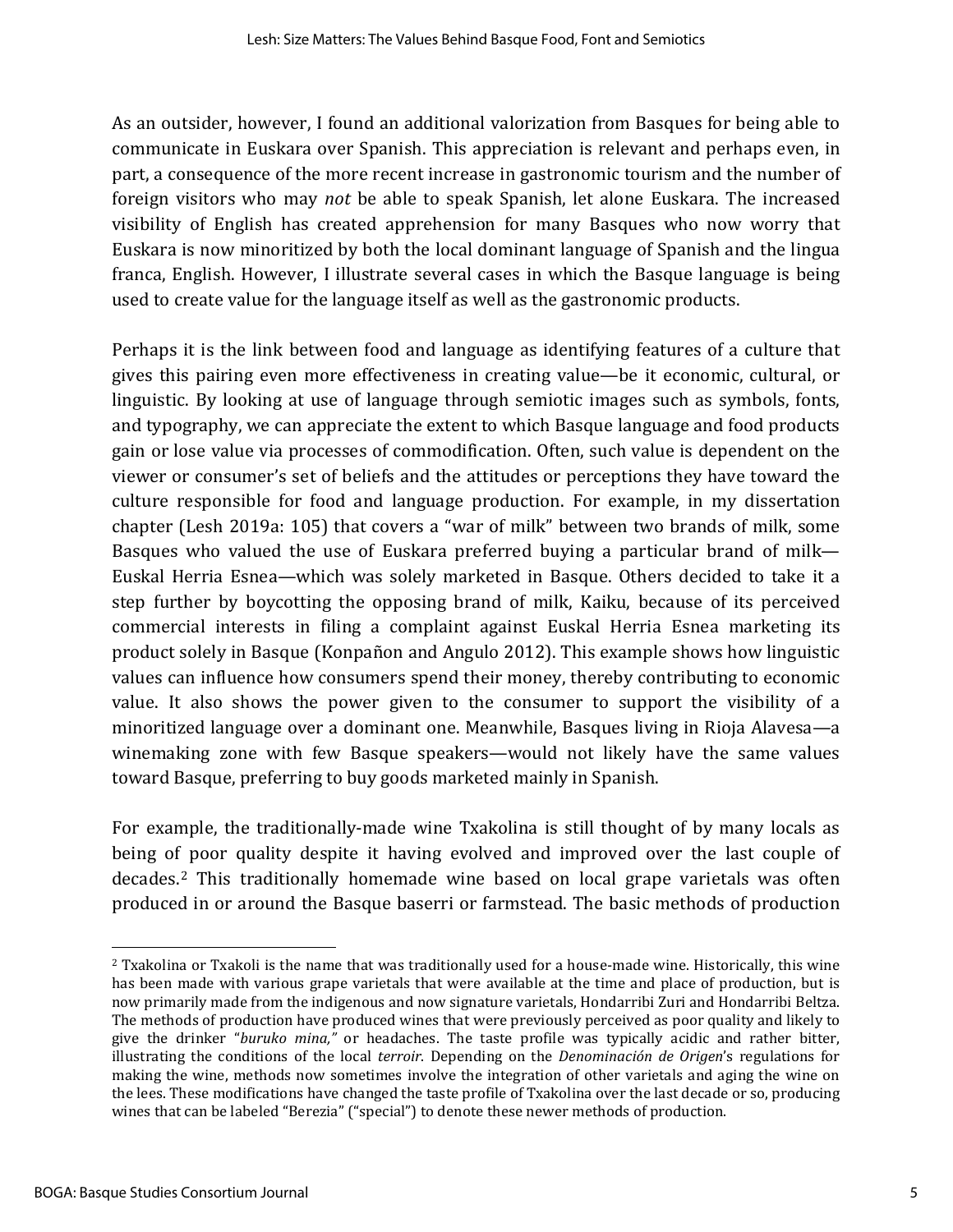produced a wine that, as many told me, would give you "*buruko mina"* or a headache. Using Euskara as the sole language to promote such products is only considered legal by Spain if the food product itself is deemed "traditional." The association of Euskara as a language only to be used alongside "traditional" products prevents many from seeing it as a language of modern day use, and consequently, prevents consumers from seeing products marketed in the language as having evolved from their previous associations. Using Euskara, in this case, may be more valuable to tourists seeking an authentic product, and less valuable to Basques who tether a "traditional" language to negative associations of a "traditional" product.

#### **Basque Wine and Cider**

These two types of beverages are both alike and distinct in how they help produce value be it through commoditization into economic value, or through linguistic and cultural value as authenticated luxury products of the semiofoodscape (Järlehed and Moriarty 2018, 27). The two beverages are commonly consumed in the Basque Country, making them easily accessible to observe in the local markets. However, a spectrum of sorts forms when looking at the markets in which they are sold, therefore creating different labeling needs. Basque cider, although enjoyed throughout the Basque Country, was observed to be most heavily consumed in the province of Gipuzkoa, the province in which it was mainly produced. It is distinct in flavor, defined by English descriptors like "Old World funky," "unfiltered," or "wild," due to the use of native yeasts and spontaneous fermentation, large barrel fermentation leaving little oak, and the absence of additional sugars or additives.

Txakoli wine is next on this spectrum being produced and easily available in all three provinces of the Basque Autonomous Community, consisting of Álava, Biscay, and Gipuzkoa. Traditionally a white wine grown from a single grape varietal in one Basque town, Getaria, the production methods, grapes used, and general taste has evolved with technological advancements and globalized tastes. This creates what wine experts and global consumers would call a more "palatable" wine than its more traditional predecessors. With the rise in gastronomic tourism, it is also becoming more easily accessible in international markets.

Internationally known for its quality to price ratio, the Rioja Denominación de Origen Calificada (DOCa) is one of only two winemaking regions to receive this prestigious classification that adheres to higher standards of quality than just the Denominación de Origen (DO) geographical indicators. It consists of three zones (previously known as "subzones")—Rioja Baja, Rioja Alta, and Rioja Alavesa. The last is the only zone that is Basque, being part of the Álava province. The wines from this zone are north of the Ebro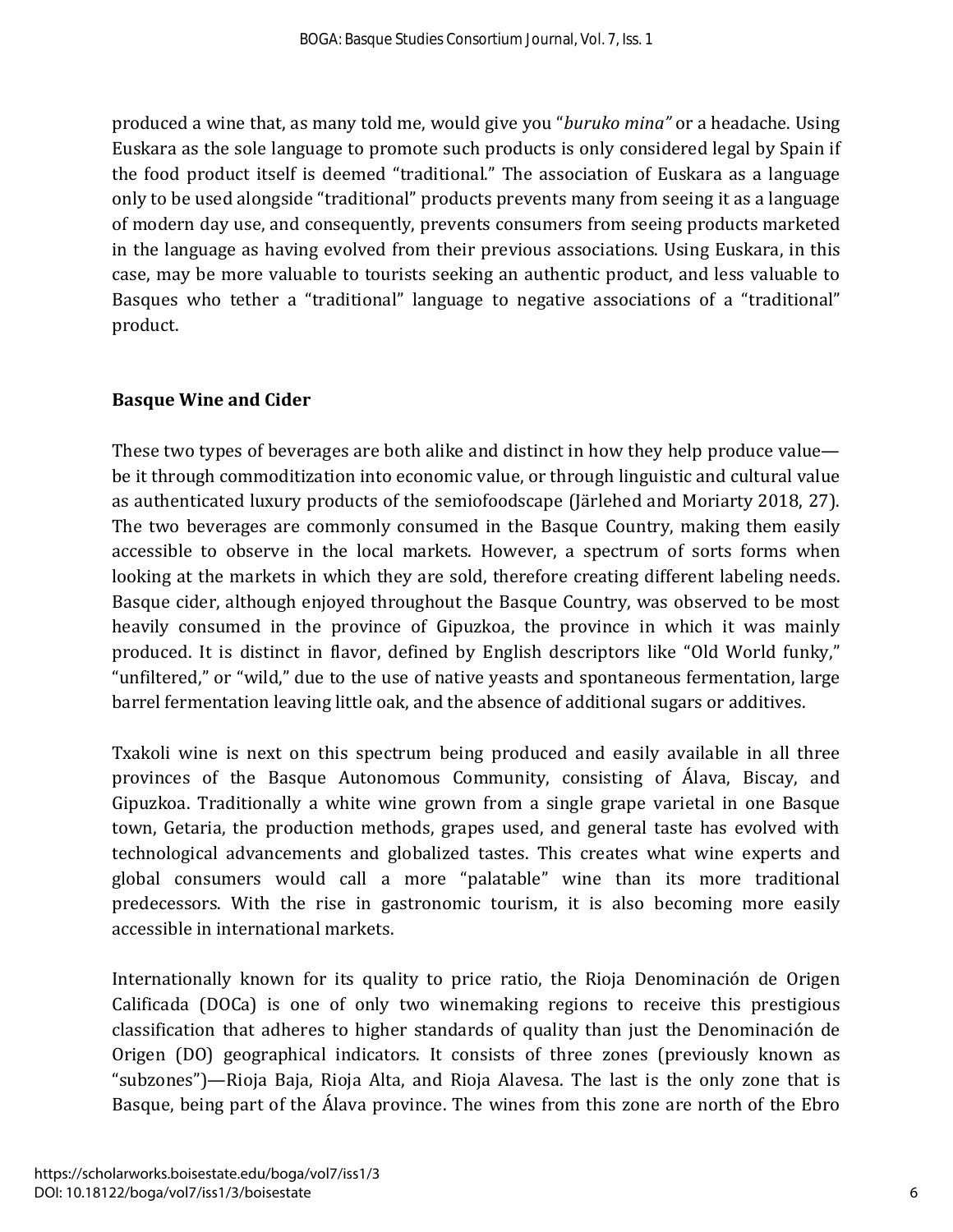River, on the southern edge of the Basque Country. Traditionally, this region has been a linguistic frontier in which Euskara was not widely used. The wines from any province of Rioja can be found locally, and are also easily found abroad.

As noted from interviews, the quality of Basque products is high, commanding more prestige and value for neighboring Spanish and French consumers compared to their cultural counterparts. In local markets, the use of Basque symbols and language is more commonly found than in national or international markets. Years of being associated with political violence under Franco's rule and beyond has left Basque symbols on the Spanish side to be devalued by other neighboring regions in Spain. This was particularly relevant when speaking with Basque producers in Rioja who chose to market their goods in Spanish over Basque when exporting to other places within Spain. They claimed that consumers still negatively associated Basque symbols with the political violence and independence movements. This was an opinion shared by many food producers, uniquely shaping the marketing strategies of producers from the northern and southern Basque provinces when selling within Spain and France.

Other Basque producers, including those from the northern Basque Country, often used symbols such as the lauburu—a common marker of cultural Basqueness (Järlehed and Moriarty, 2018) or traditional Basque font, or type, (Järlehed, 2015) to advertise. While the number of speakers is fewer for the northern part of the Basque Country, the folkloric use of Basque symbols and images are ubiquitous symbols of Basque language and identity that localize and authenticate Basque products (Järlehed and Moriarty, 2018).



*Figures 1, 2, and 3: From left to right, uses of the lauburu and Basque flag* (ikurrina)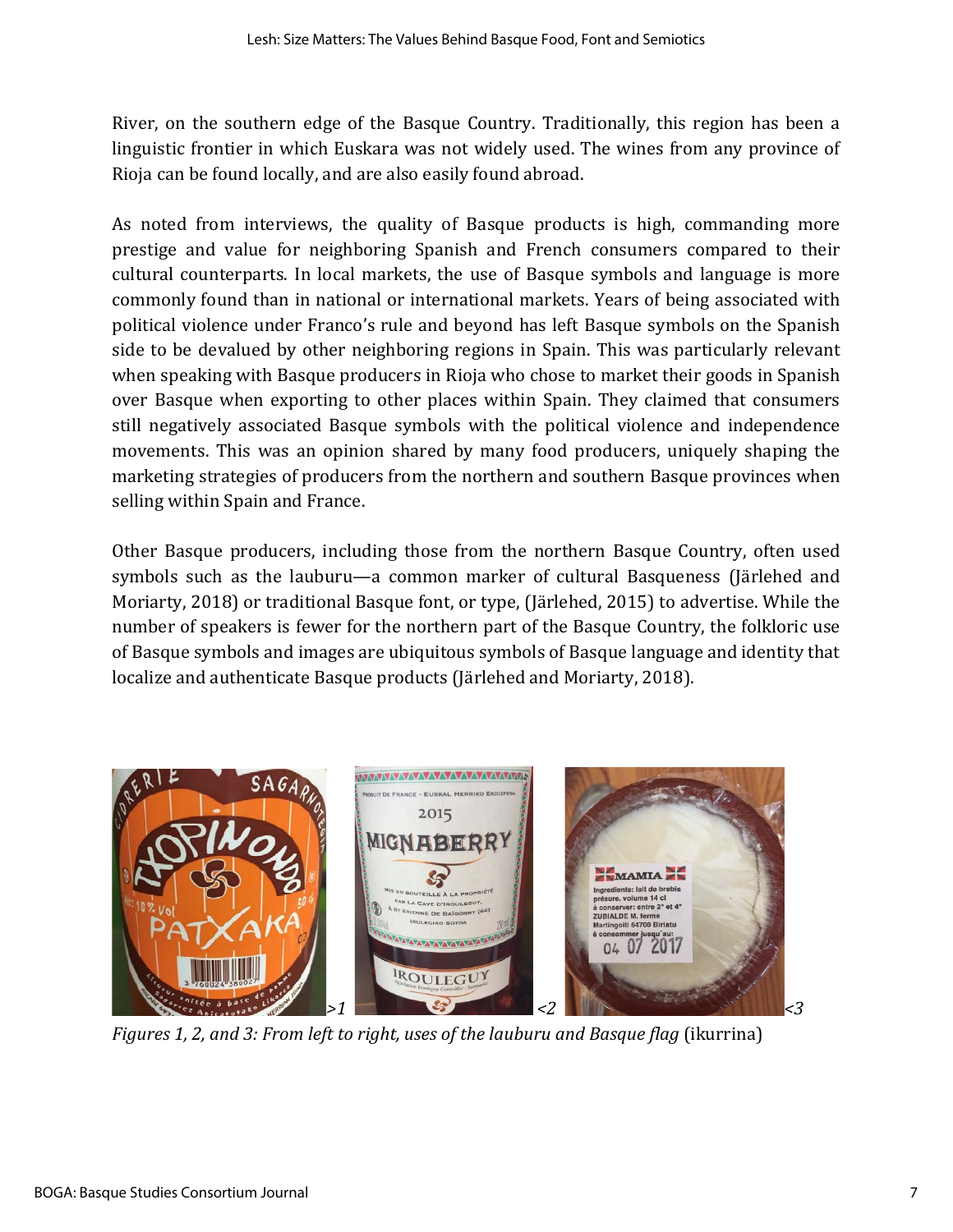## **Font Size for Rioja Alavesa**

The winemaking area of the Rioja *Denominación de Origen Calificada* (DOCa), made up of three zones—two Spanish and one Basque—made headlines while conducting my fieldwork in 2017. A new labeling strategy was approved that would shape the way producers from Rioja could market their wine after the 2017 harvest. This decision illustrated the efforts that had been made on behalf of the Asociación de Bodegas de Rioja Alavesa (ABRA) to differentiate the wines of the Basque zone of Rioja Alavesa. This outcome now applies to all producers in the Rioja winemaking Designation of Origen (DOC).

The decision was made by the Regulatory Board of Rioja DOC to allow wines to be labeled by "*zona*" (zone) and "*villa*" (town or municipality), as well as "*viñedos singulares*" or single vineyard wine. This ruling came after more than forty bodegas had been working to develop a new Designation of Origin (DO), called *Viñedos de Álava* or, in Basque, *Arabako Mahastiak*. This latest decision was made to halt the efforts to create the Alavesa label and to allow the DOC of Rioja to follow through with its new agreement.

The Vice President of ABRA, Carlos Fernández, commented (on the Dastatu Rioja Alavesa blog) that, "This began many years ago with the demand for a font size to acknowledge the distinct subzones of the Rioja DOC." Up until then, the permitted subzones, now simply called "zones," had to be displayed using a smaller font size than that of the larger "Rioja" DOC indication. The three zones—Rioja Alta, Rioja Alavesa, and Rioja Baja (the latter recently changed to *Oriental* or "Eastern")–can now be listed in a font equal in size to that of the larger designation of "Rioja." The importance of this new agreement highlights the challenges of selling wine within various markets in such a way that identity and traceability are not lost. This particular use of semiotics is in part driven by the producers' and consumers' desire for a unique, traceable, and well-marketed wine.



*Figure 4*

*Bottle label from Ostatu displaying the previous font specifications with "Rioja Alavesa" twothirds the size and below "Rioja"*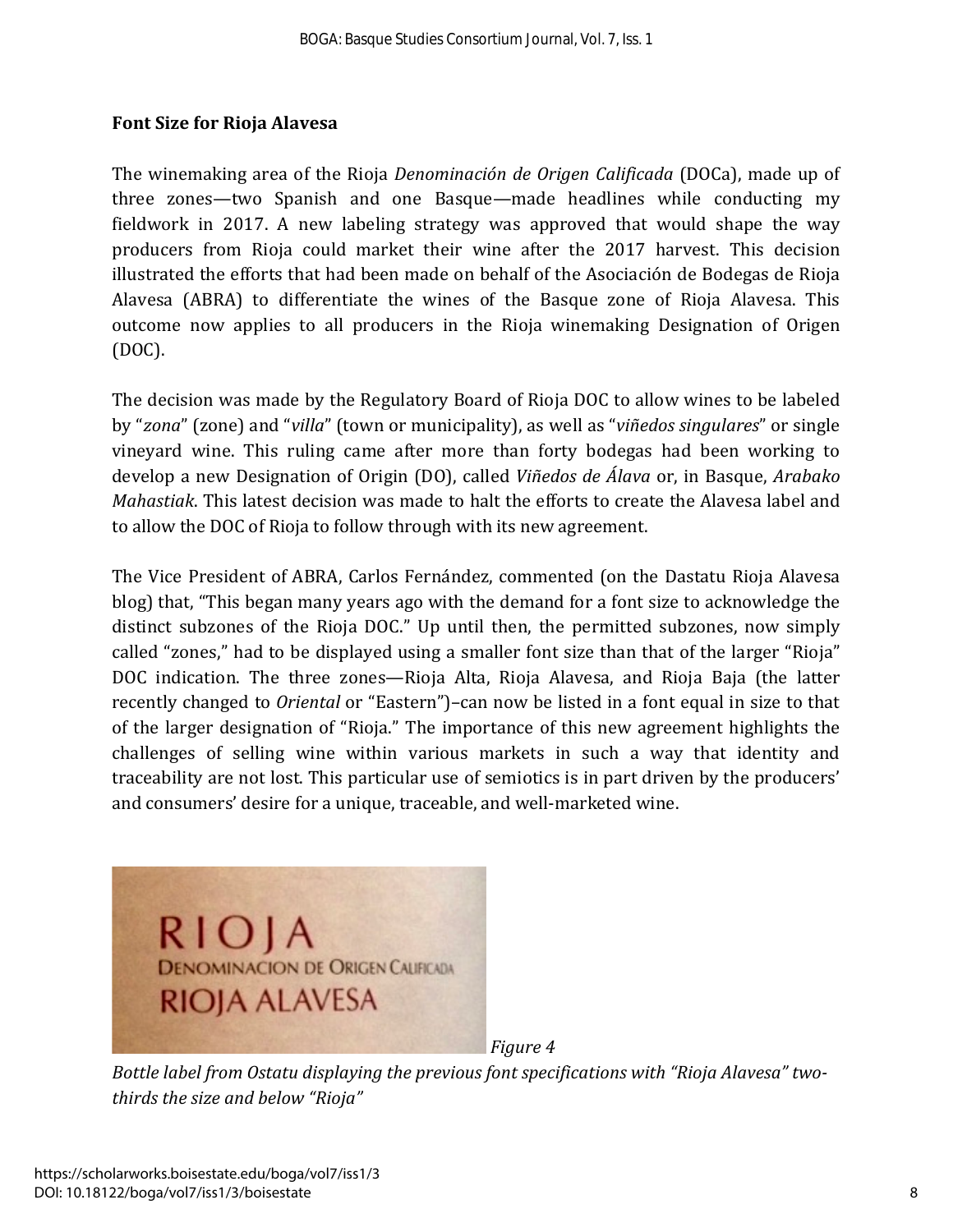As noted in the introduction, Bittor Oroz, the Deputy Minister of Agriculture**,** Fishing, and Food Policy for the Basque government, further shows the importance of making "place" more visible with a change in font size*,* as stated in the *Noticias de Alava* (2017):

"*People look for the origin of the wine they consume, they want to link it to the terroir … they are looking for something more than just the quality of the product, but rather the story behind the wine, the histories that lie behind a glass, and being able to focus in on a particular bodega, on the places where it is cultivated and produced. Because of that, it is important to identify those spaces and give them their due value*" (author's translation) (Muñoz, 2017).

While the quality of the food product is established as a necessary component to create identity for producers and their products, Oroz highlights the influence of the market to reinforce the products' associated value. The unique characteristics of wine depend not only on the processes of production and importance of taste, but the ability to trace the product back to the *terroir*, or the physical and cultural elements associated with place of origin. One way of doing this is by labeling the zones within Rioja from which the product comes. More specific to this case is also the placement and size of the Rioja Alavesa origin within the larger Rioja DOCa.

This compromise, made between the smaller zones and the larger DOCa over the millimeters of a font size, was called a "milestone" due to the value to be gained now that Rioja Alavesa producers could be *seen* on the label as "equal" to the larger Rioja DOCa. However, it is pertinent to mention that this decision also came after potential value was lost in not creating a new Basque *Denominación de Origen* (DO). Seceding from the larger Rioja DOCa would have allowed much more freedom for the Basque winemaking zone of Rioja Alavesa to market their wine as an independent geographical indication. While such marketing freedom may seem, at first, worthwhile considering the distinct cultural differences among zones, the economic repercussions of separating from one of the, if not *the,* most renowned winemaking regions in Spain were seen as too precarious by the majority of Rioja Alavesa wine producers. The compromise to enlarge the font, thus, illustrates the significance of font size when trying to assert a sense of cultural, economic, or even linguistic distinction and identity.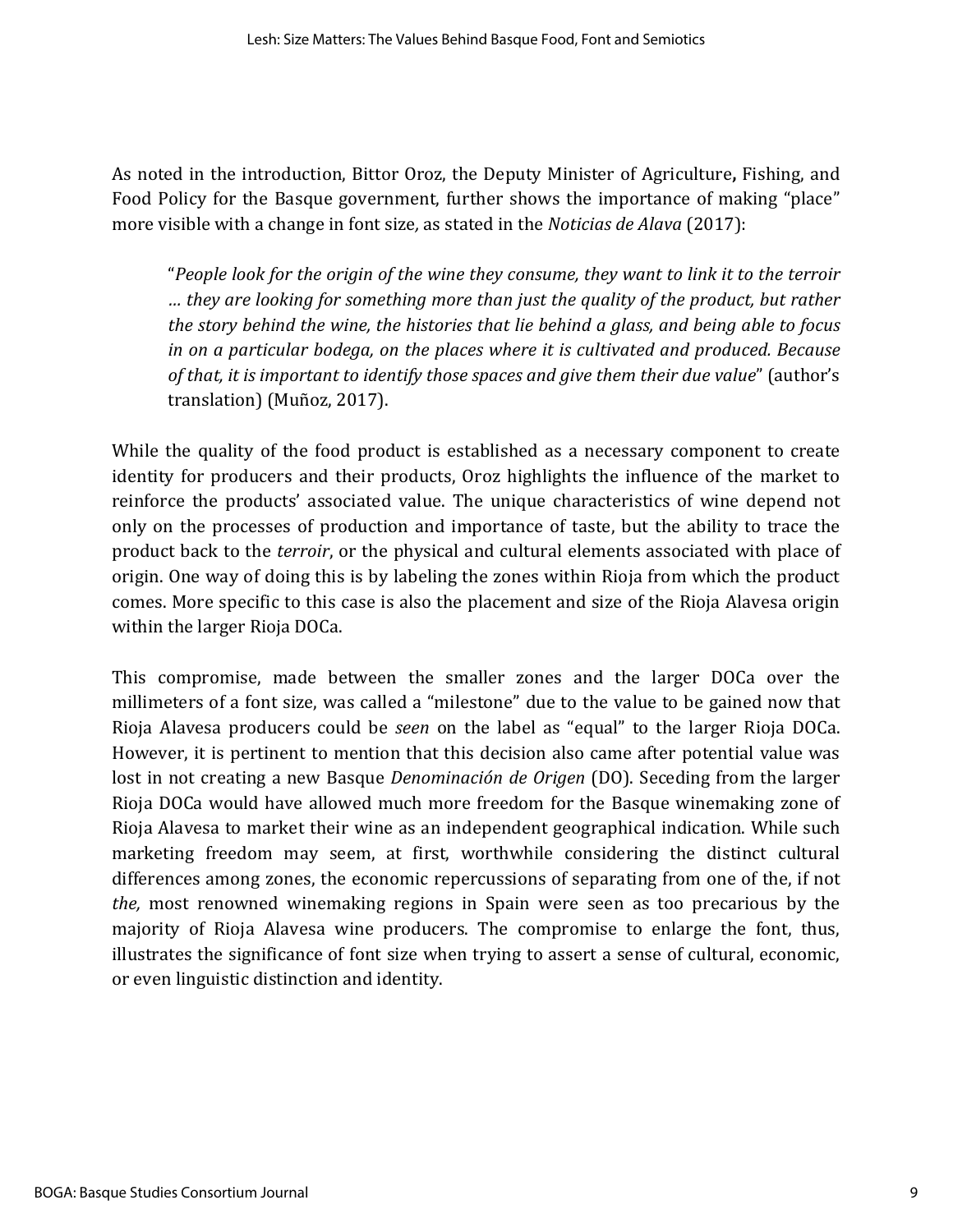#### **Euskara in Communicative Strategies**

Within this geographical location of Rioja Alavesa, where the minoritized Basque language is even more scarce, I was surprised to find what has still been the only bottle that uses the Basque language for communicative purposes on the back label for advertising purposes. While other bodegas may index Basque culture or language—most likely attracting Basques consumers by using words or short phrases in Basque—Compañon is the only producer that I have found to use Euskara as a way to market for communication and textual purposes (Lesh 2019a).

Itxaso Compañon, owner of El Mozo Wines in Rioja Alavesa, creates a value through language materiality when using the labels to communicate the products' physical and cultural origin. In the Basque Country and even more so in the wine-producing region of Rioja Alavesa, the Basque language exists in the periphery of a multilingual setting, where not only Castilian is the majority language, but where English is commonly being used to cater to international tourists. I argue that while Compañon's unique marketing tactics and linguistic resistance leave her in the minority, the value she creates for herself now with her products may continue to grow financially in a region that continues to attract more tourists each year. At the same time, she will still preserve its more personal value for herself, her family, and Basques speakers in Euskadi.

Figure 4 bottle label from Ostatus, represents the little Basque used in the zone, and may not have positive symbolic value within the Spanish state, but does have potential for increased economic value for international travelers looking for a wine that authentically represents the local Basque culture.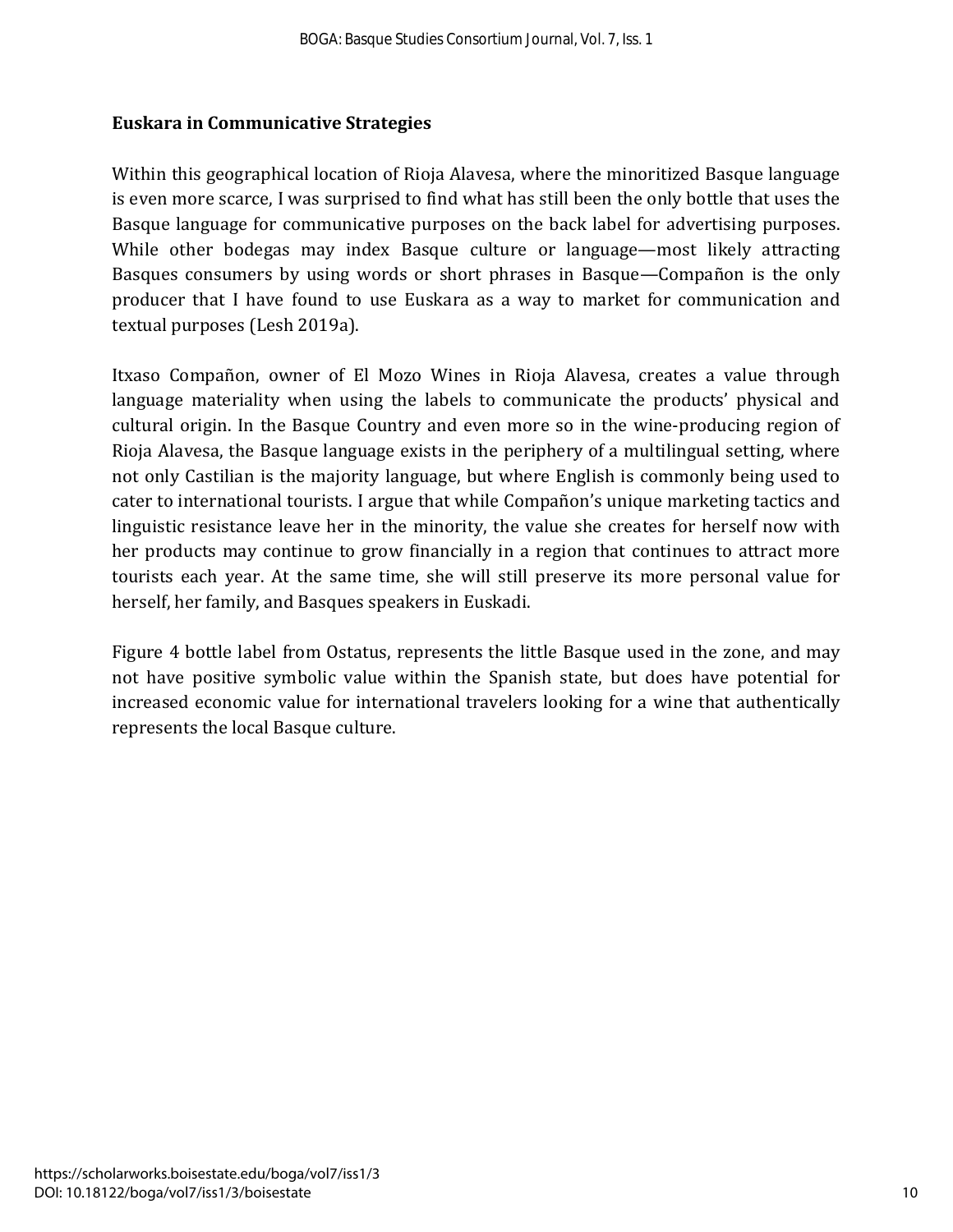

*The only label in the Basque zone of Rioja Alavesa to feature a counter label with communicative use all in Euskara*



*A Basque verse or "bertso" on the counter label of txakolina wine*

Finding labels for Txakoli in Euskara was not as rare within local markets. This can be attributed to the location of production sites, as the majority are located in provinces in which Basque is more present. Txakoli producers were generally more hesitant to market in Euskara for national and international markets, just as they were in the Basque winemaking region of Rioja Alavesa. The example shown in figure 5, however, was an exception for bottles bound for international destinations. It contained verse in Euskara on the back label that the producers assured me was not to be translated. I shared my opinion that leaving this verse untranslated would create an authentic form of traceability through language to the culture that has become renowned for its gastronomy.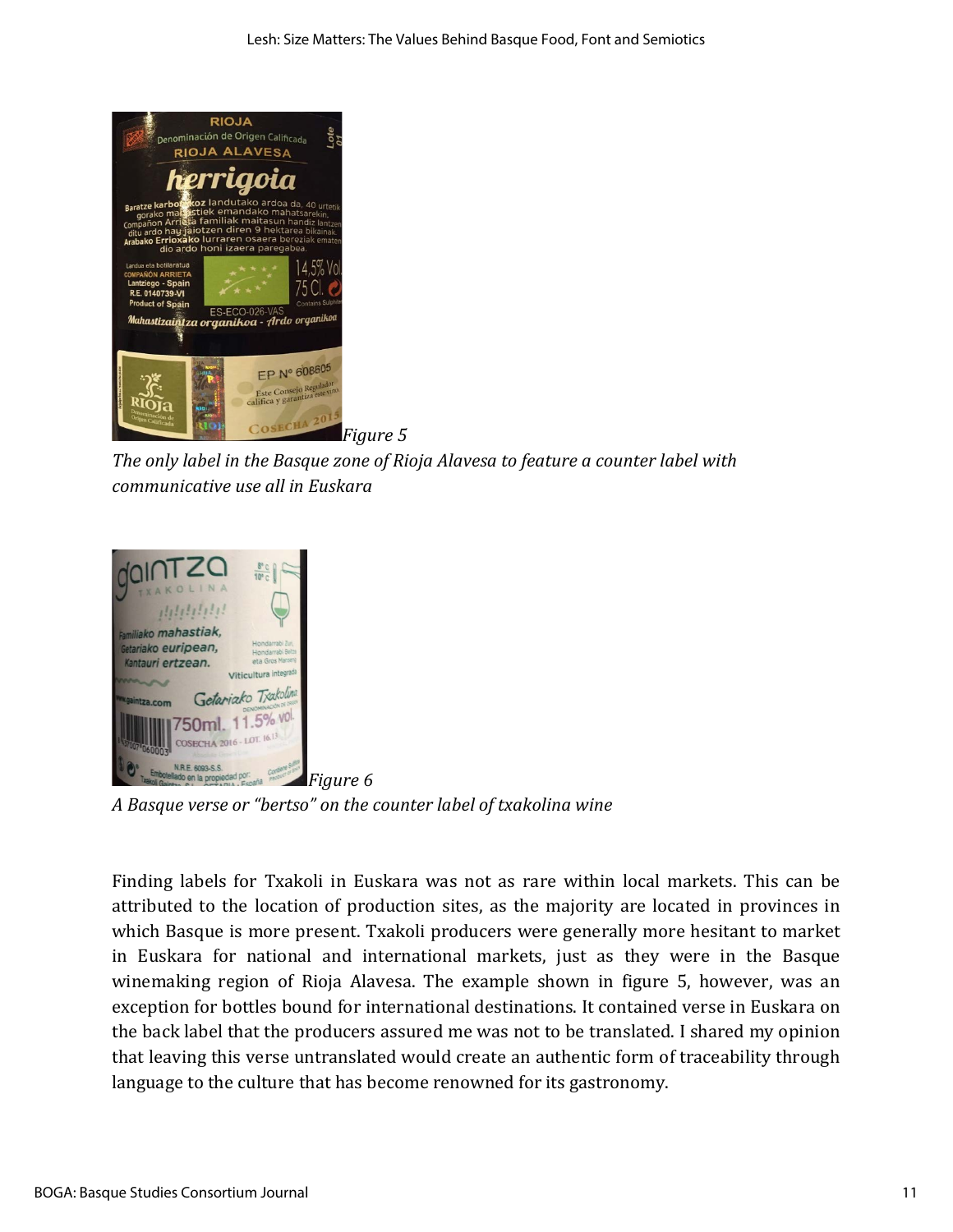

*Counter label on a bottle of cider with a translation in Euskara followed by Spanish*



*Counter label on a bottle of cider with translations in Euskara, Spanish, and English*

These pictures of cider labels provide an example of Scollon & Scollon's (2003, chapter 6) theory on code preference. They explain that, when a text is in multiple codes (two or three language as seen here), there is a system of preference (119–120) that can index the community within which it is being used. The two co-official languages of Basque Country— Euskara and Spanish—are listed, while English occupies the last position. This is a process that crosses over from placement within a frame, to placement in the world (Scollon & Scollon 2003, 124). I argue that while this example was not representative of the localized production and consumption of Basque cider, it will become a more commonly used way to market Basque products as the interest in gastronomy and tourism continue to increase. Additionally, I think that *keeping* the Basque language on labels destined for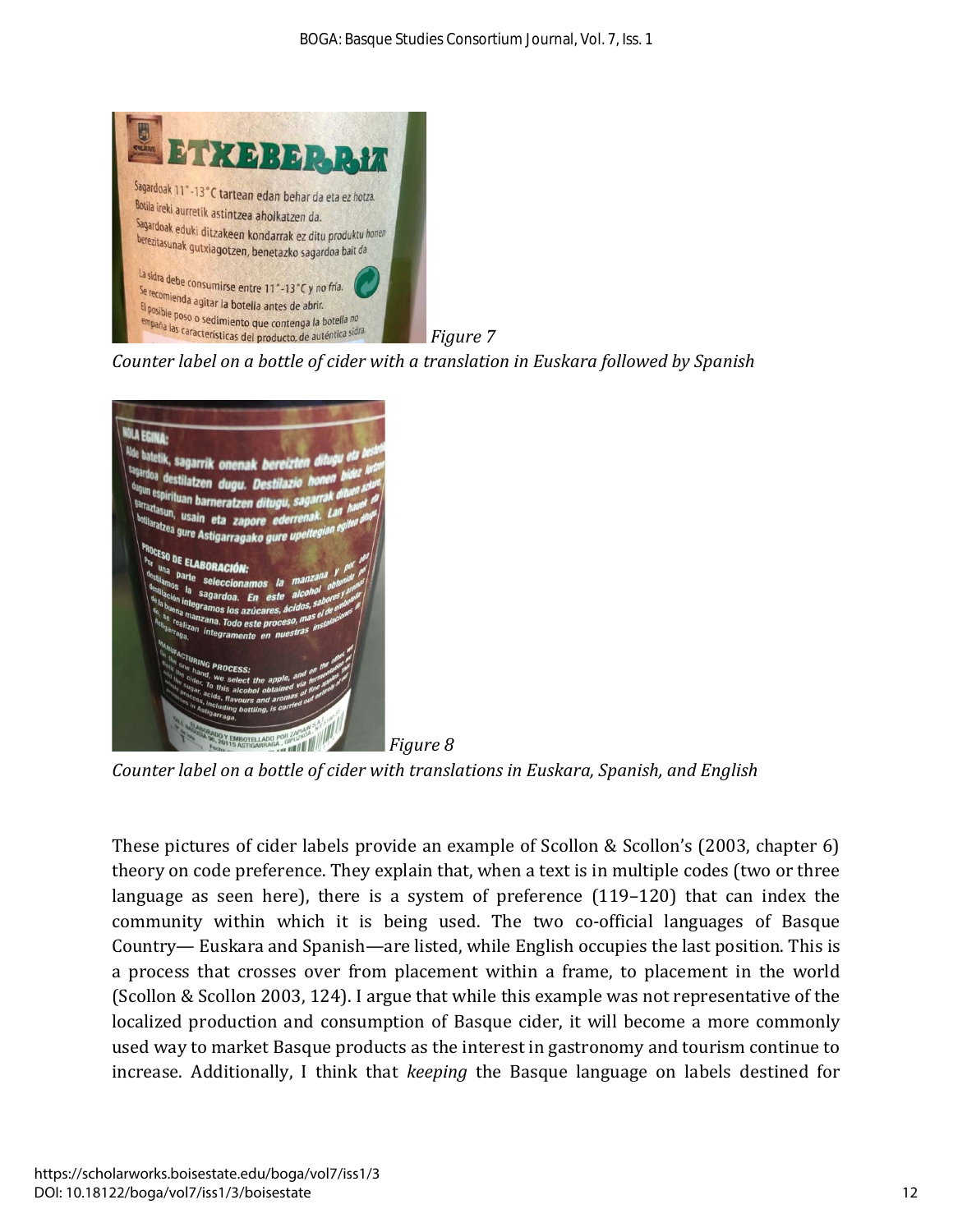international markets will garner more cultural and economic value than those translated into the language in which the product will ultimately be sold.

#### **Signs and Symbols of Language**

As Basque products have increasingly entered the international market, many producers of both wine and cider—use Basque signs or symbols such as the commonly seen *lauburu*, meaning "four heads," to denote the product's origin as Basque. However, I argue that a single word in Euskara functions as its own effective sign and symbol providing authenticity, as well as economic, cultural, and linguistic value. As Scollon and Scollon (2003) mention, signs can create meaning from *indexicality,* the indexical value from objects, and *symbolization*, when a sign makes its meaning by representing something else that is not present, or is metaphorical. The word "*sagardoa*," used on cider labels that are exported or sold to consumers that do not speak Basque, functions to index authenticity and traceability through the language of origin. It also symbolizes an authentic product by more closely tying cider to the origin through language, and metaphorically shunning previous negative associations with the Basque language, or fears that a minoritized language needs to be translated to meet consumer needs.

When I interviewed producers of Basque cider and wine in 2017, most assumed that labels should be made to target the language spoken in the markets for which they are destined. This was illustrated at the *II Sagardo Forum*, or Second Cider Forum held in 2017 when I asked a group of producers and leaders in the industry about marketing strategies as they had hoped to start exporting their products. That same year, the new Denominación de Origen Euskal Sagardoa (Basque cider origin labeling) had been formed and the goals included professionalization, presence in the market, and using ingredients strictly from the Basque Country. Some thought that the Basque language would be too difficult to pronounce for consumers, and difficult to remember. Others, however, including a bar owner from Chicago, encouraged the use of one word in Euskara—*sagardoa* (cider)*.* Those who agreed claimed that it would be a way to associate the Basque taste of cider with the culture, which is slightly different from the neighboring, and popular, Asturian cider. While I support any use of the Basque language for marketing and linguistic normalization purposes, I find this marketing strategy of using one single Basque word such as sagardoa a compromise that is recognizable enough for the consumer, and offers the producer a way to express culture through language.

Ironically, I soon found an example of such language use closer to home the following year. In October of 2018, I visited and interviewed a cider producer—one of few in the United States—in the Columbia River Gorge in the Pacific Northwest. I took particular interest in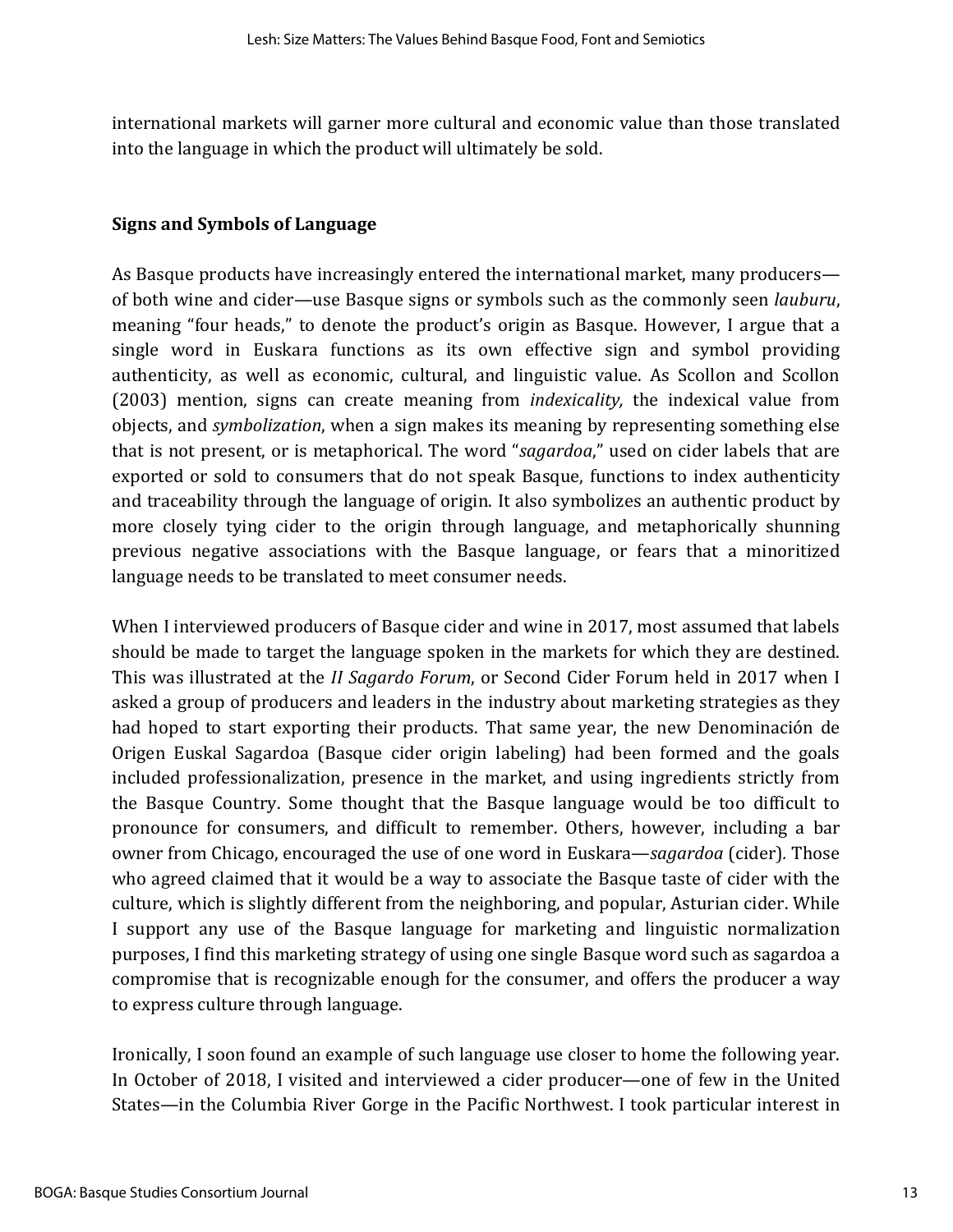his project as he marketed his cider by using the Basque word *sagardo*. He explained that, for him, it was due to a love of the culture and food—the outdoorsiness of the Basques, and the funky taste of the cider. When I asked him about using the Basque word for marketing purposes, he admitted that he thought it would give an added value associated with the culture and food. Not only was he advertising the Basque language to create value for his product, but he was also creating an educational experience for those who were unfamiliar with the word by explaining its compound nature (*sagar+ardoa, "*apple wine") on a wall onsite. Unprompted, as he served us his cider, he poured it the way one would experience in northern Spain, mimicking the height needed to "break" the cider on the side of the glass.

This performance, I argue, is valued by the customer, giving them a substitution for the lived experience in the Basque Country. The use of the single word "sagardoa" for the producer in the United States is an encouraging answer as to how the use of a single, identifying Basque word can create value through authenticating processes, and in turn, create more visibility for the Basque language in local or international markets.



*Explanation/Translation of the word "Sagardoa"(cider) and the significance of the pour*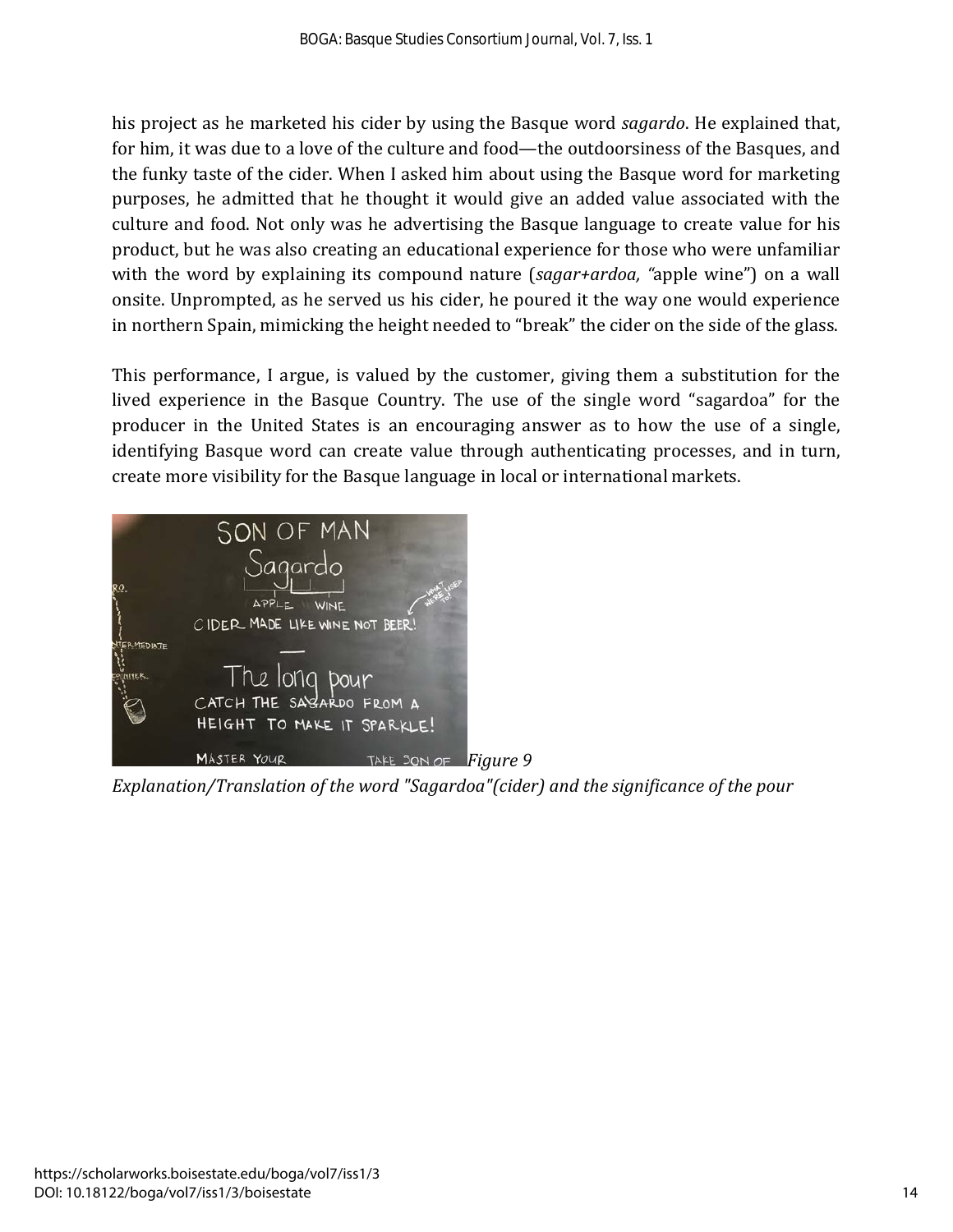

*Figure 10*

*A translation of the Basque word for "Cider" The word for "cider" in Euskara is often written to include the article "a," which literally means "the" (translated as "a."), which would be written as "sagardoa."*



*Son of Man owner, "performing" the pour*

## **The Ubiquitous Basque Style Font**

While I am still learning to comprehend Euskara, it did not take long to understand the value of the ubiquitous style of the Basque font. Unlike other symbols that were influenced by political and provincial distinctions within the larger Basque Country—such as the Basque flag—the Basque font seemed to be slightly less attached to potentially negative associations. It can be found on restaurant signs, food labels, and government signs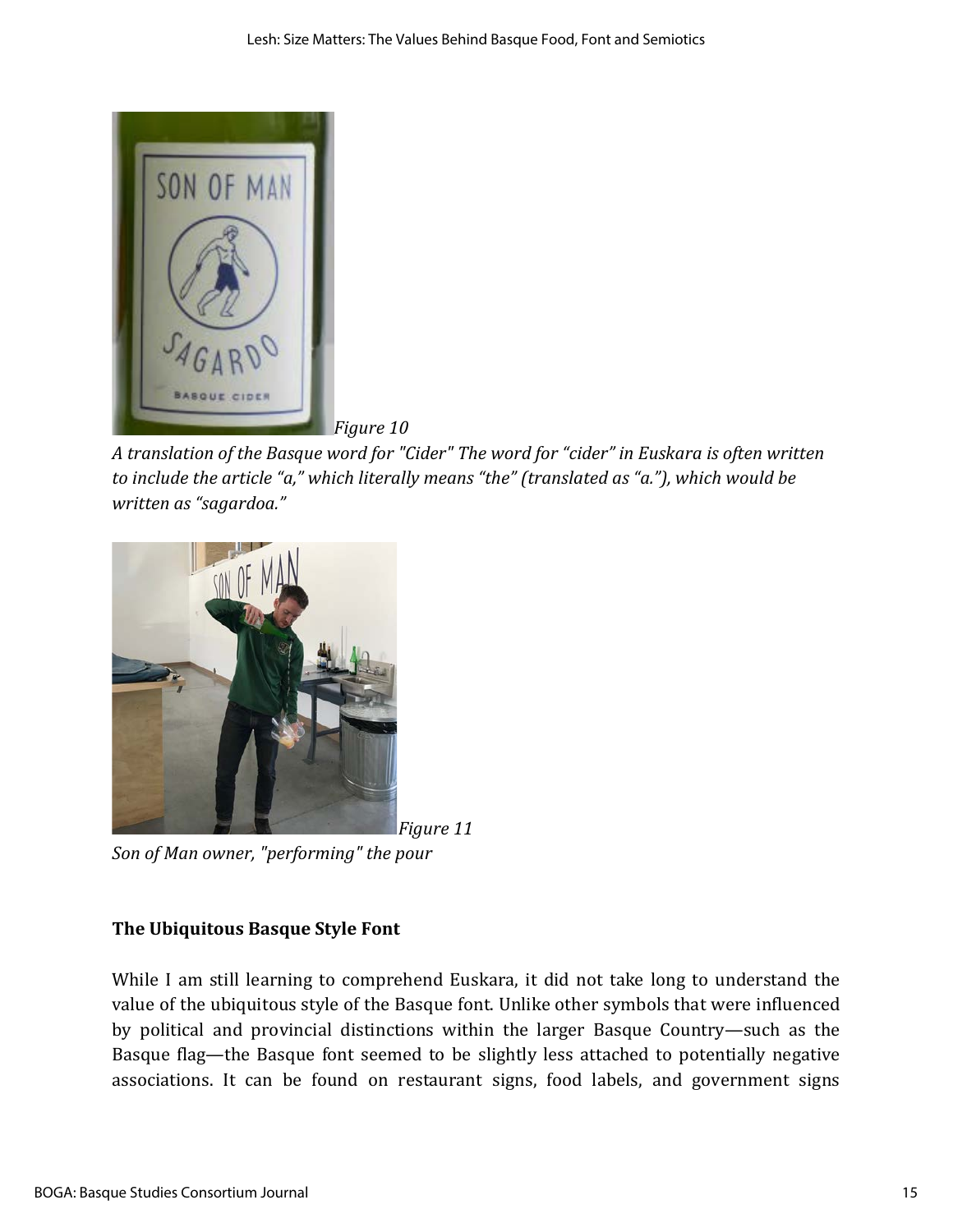depending on how much Basqueness wanted to be conveyed, and was said to have originated in the Middle Ages, etched into headstones and furniture (Isabel, 2012).

This typography or style of font appears to have evolved over time within the linguistic landscape dependent on a geosemiotic notion that social meaning depends on the material placement of signs. For example, more traditional styles of txakoli, or txakoli producers that want to exude the traditional and more folkloric aspects, will use this Basque font on their labels to denote Coupland's (2003) notion of historicity, in turn strengthening a sense of authenticity.

However, I argue that due to political evolution, an effort to find balance between an often advertised "tradition and innovative" cuisine, and an evaluation of which foods would gain from acquiring a more antiquated association, a spectrum has been created to approximate products to desired values. Figures 12-19 offer a potential spectrum for the Basque font, ranging from more pronounced to less pronounced aspects of this typography.



*Figure 12 and 13 Variations of Basque typography used on cider and Txakolina labels*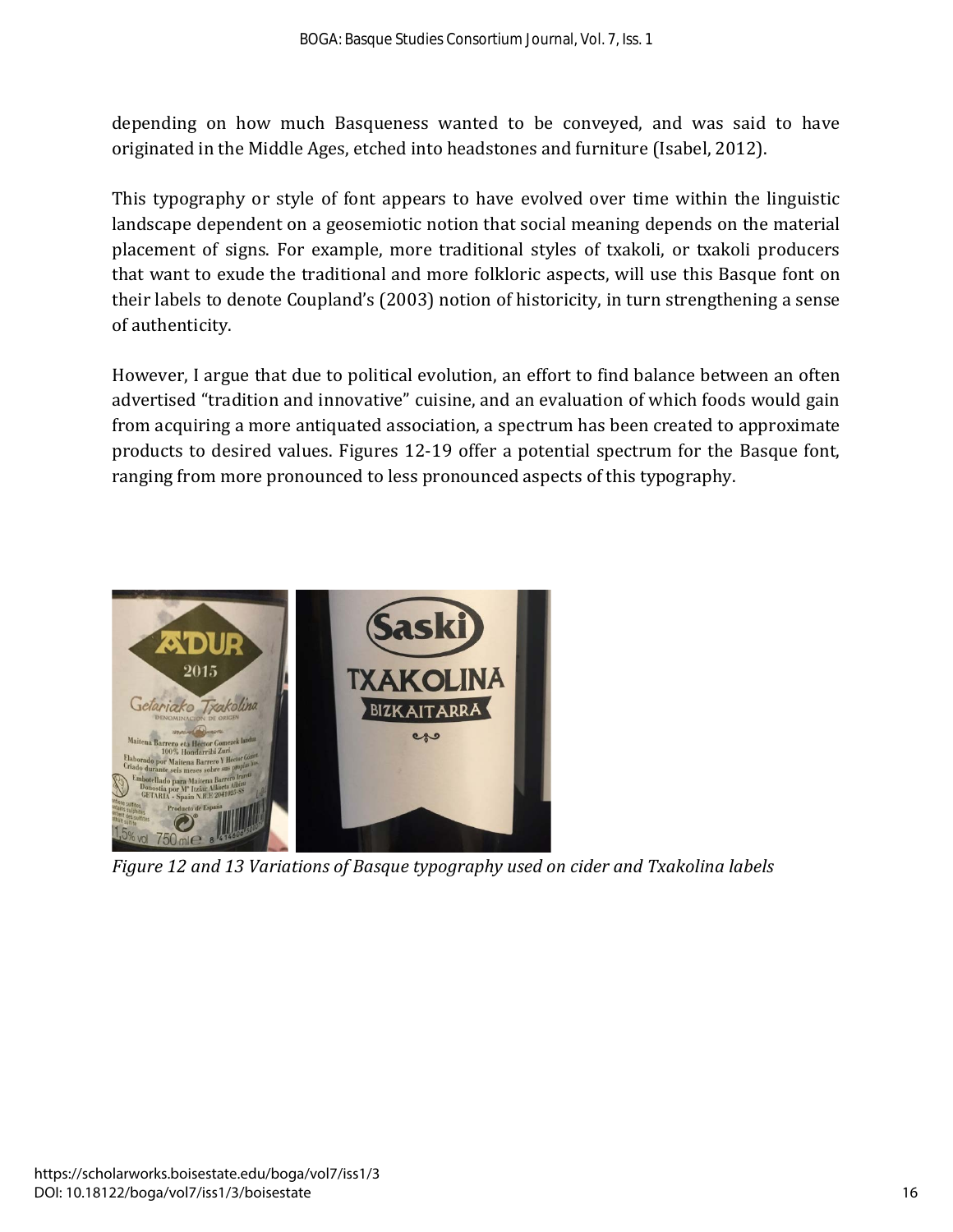

*Variations of Basque typography used on Irouleguy beer and wine (14), and Txakolina (15)*



*Figure 16. Variations of Basque typography on the menu at the Star Hotel and Restaurant in Elko, Nevada*



*Figure 17 and 18. Michelin star chef Eneko Atxa, for example, maintains the "hats" on the "A's," the lines through the "Z's", but does so without the thick block-like lettering. The new DO for Basque cider puts even less emphasis on the thickness of the font, as well as less detailing for the "hats" on the "A's" and lines through the "Z's". I argue that it is through the gradation of Basque font that a product can create the sense of value by associating itself with tradition or modernity, Basqueness, or non-Basqueness, as needed. Interestingly, there are similar fonts found in the United States. Trader Joe's font has similarities in the thickness of the lettering, the "hats" of the "T." The "Road Jester Regular" font by Harold Lohner also displays a likeness to the traditional Basque font.*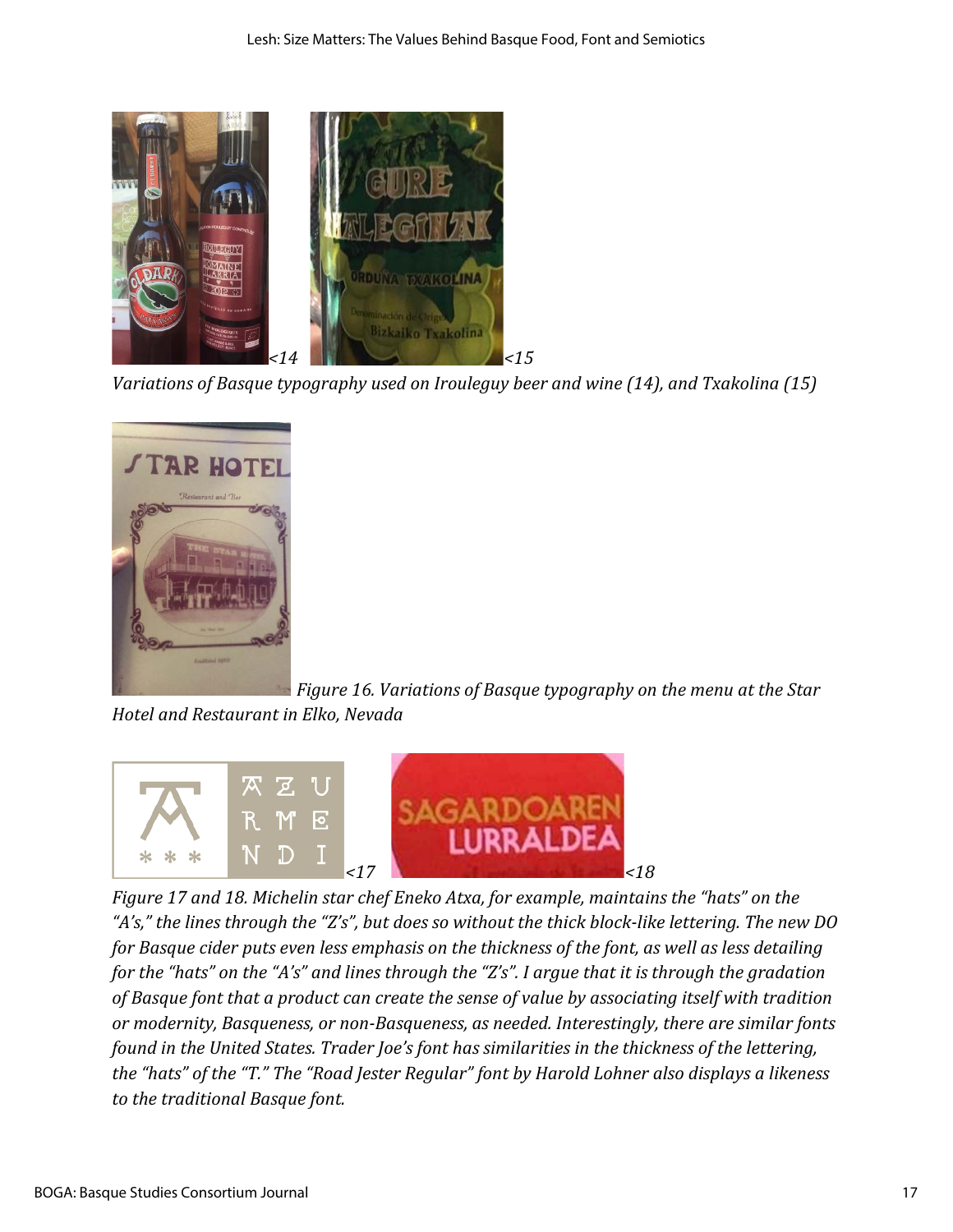

*Figure 19: Credit: Trader Joe's Linkedin*



*Figure 20: credit: Haroldsfonts.com*

By taking a semiotic approach to "value," we can slowly tease out the entanglements connected to the viewer, the relationship with the viewer and the culture producing the object, the taste, as well as economic and political climates that create value within the semiofoodscape. As these dimensions constantly change, so do the semiotic presentations that have the power to simultaneously gain and lose value dependent on what is being indexed.

In this paper, I argue for the increased use of Basque for both purposes of language normalization as well as for economic, political, and linguistic advancements that work toward maintaining minoritized cultures and their languages. The producers, however, have a much more difficult task at hand. While many prefer to use the language spoken at home as the same language on their food labels, the reality is that their livelihoods and culture depend on the economic value given to these multifaceted semiotic systems that include the language in the communicative form, as well as the size and style of font. As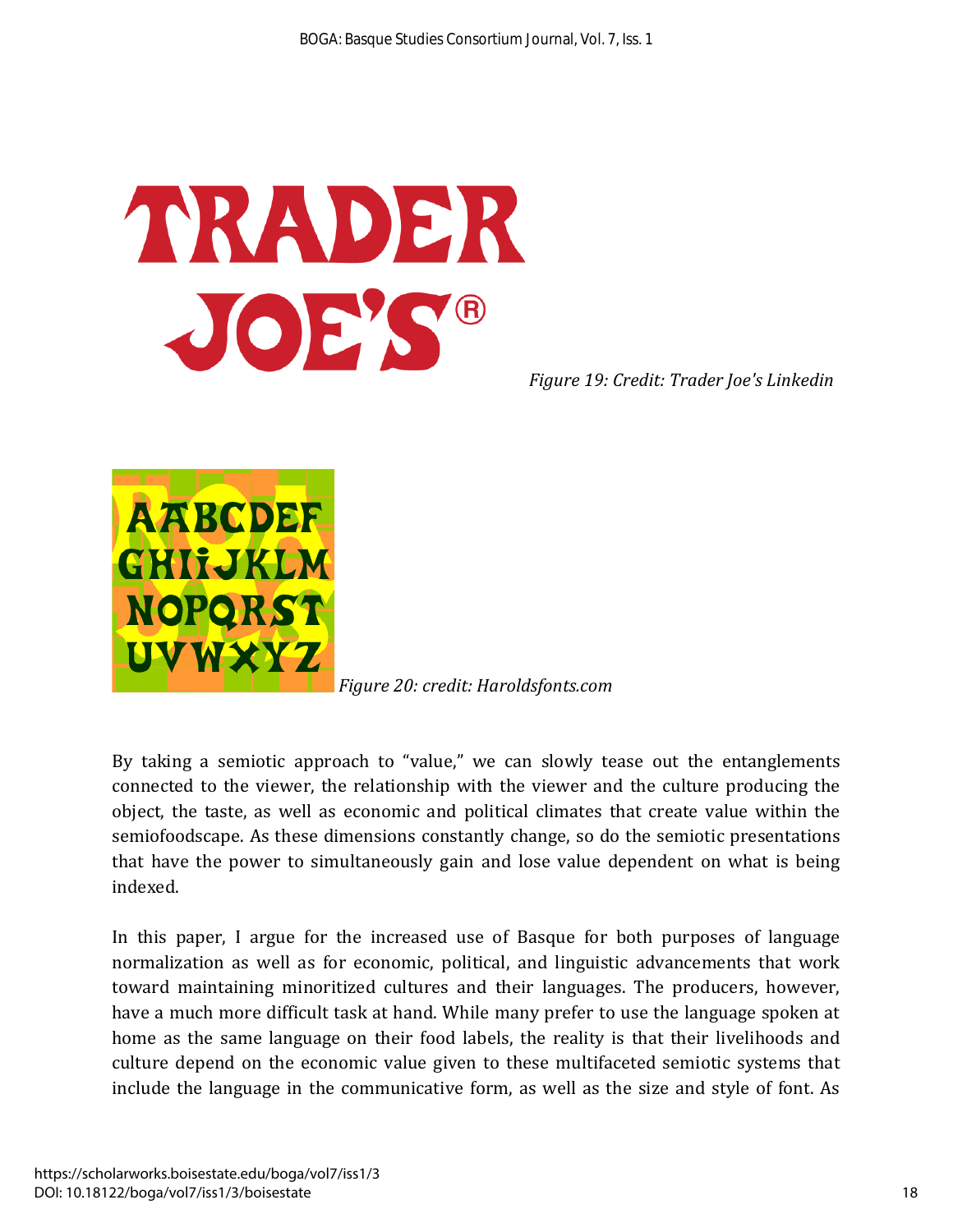Itxaso Compañon, the producer of the Rioja label in Basque seen above and the newly named vice president representing the Rioja Alavesa bodegas said, "Internationally, I am proud and have no fear… [marketing in Basque], but within Spain, you have to be brave to use Basque on the label" (Lesh, 2019a). In the case of the Basque font, as producers are more selectively using it to avoid overly folkloric, traditional associations of Basqueness, it will be interesting to see which fonts and symbols will take its place. Perhaps the adaptations of newer fonts will equally represent and embrace both Basque and non-Basque speakers of Euskal Herria as uniformly as the Basque font has. I argue that while on one hand this Basque font united Basque and non-Basque speakers alike, the growing absence of the font creates a space for more communicative forms of the language that could aid in language normalization efforts.

Analyzing food consumption and production, this paper proposes a semiotic approach to "value" that draws attention to entanglements between various forms of value and examines the social work through which individuals and groups attempt to create and convert value alongside the promotion of Basque gastronomic products. The semiotic processes and their indexical meanings create and detract value from the language and food alike. By continuing to examine salient features of cultural identities, such as language and food, we shed light on the ways in which linguistic value can be created across geographic regions and communities.

## Works Cited

Amorrortu, Esti. 2003. *Basque Sociolinguistics: Language, Society, and Culture*. Reno: Center for Basque Studies, University of Nevada.

Bourdieu, Pierre. 1977. *Distinction: A Social Critique fo the Judgement of Taste.* Cambridge, MA: Harvard University Press.

Cavanaugh, Jillian R., and Shalini Shankar. 2014. "Producing Authenticity in Global Capitalism: Language, Materiality, and Value." *American Anthropologist* 116, no. 1: 51–64. doi:10.1111/aman.12075.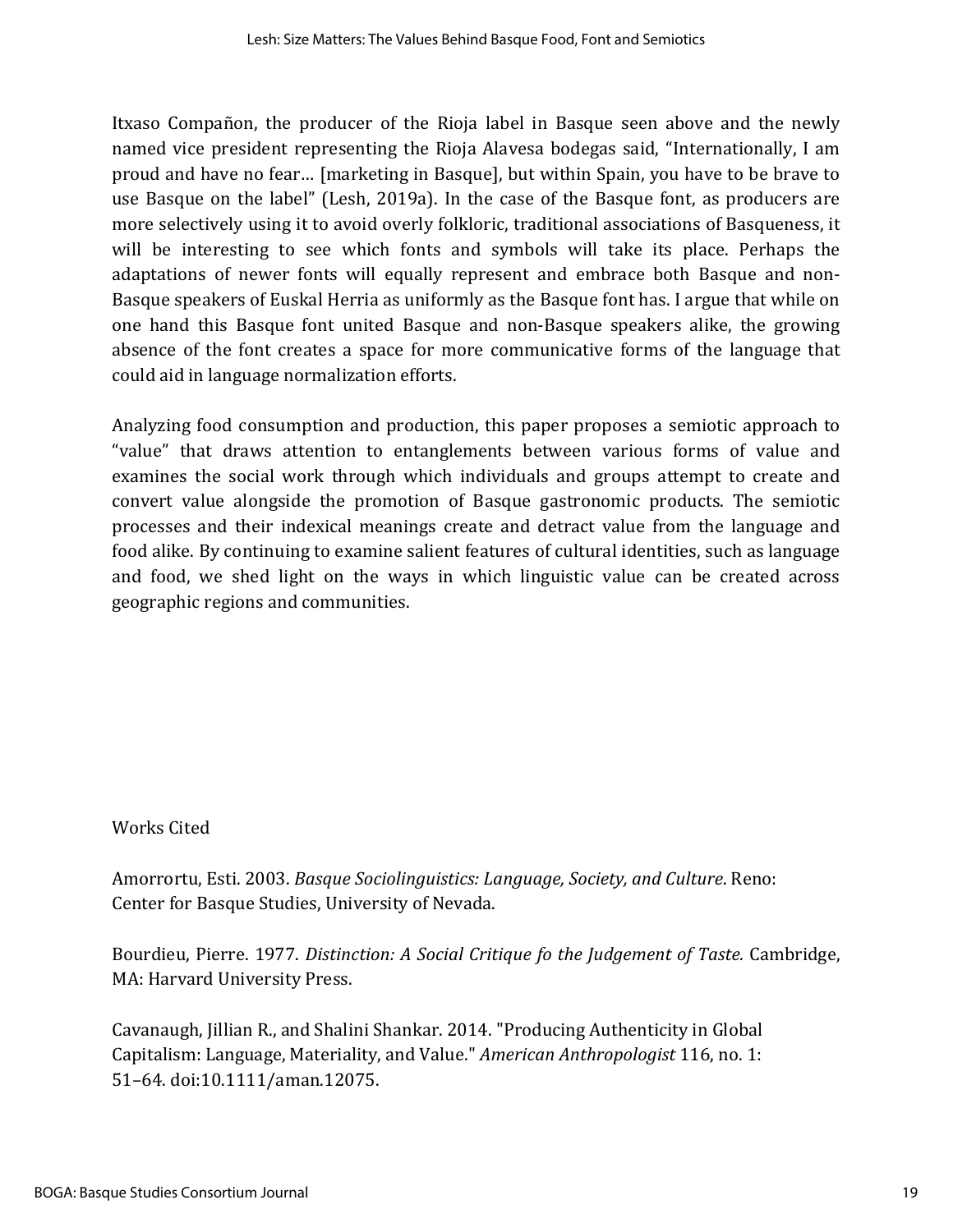Cavanaugh, J. R., Riley, K.C., Jaffe, A., Jourdan, C., Karrebæk, M., and Paugh, A. 2014. What words bring to the table: The Linguistic Anthropological Toolkit as Applied to the Study of Food. *Journal of Linguistic Anthropology,* 24 (1), 84-97.

Cavanaugh, Jillian R. and Shalini Shankar. 2017. *Language and Materiality: Ethnographic and Theoretical Explorations*. Cambridge: Cambridge University Press.

Coupland, Nikolas. 2003. "Sociolinguistic Authenticities." *Journal of Sociolinguistics,* 7 (3) 417-31. Accessed February 5, 2019. doi:10.1111/1467-9481.00233.

Echano, A. 1989. *Attitudes toward Euskera: Using the Matched-Guise technique among school Children in the Basque Country.* Unpublished dissertation, University of Edinburgh.

Isabel. "Algo Más Que Un Tipo, Identidad Vascográfica." Blogartesvisuales. October 18, 2012. Accessed February 10, 2019. https://www.blogartesvisuales.net/disenografico/ tipografia/algo-mas-que-un-tipo-identidad-vascografica/.

Järlehed, Johan. 2015. "Ideological framing of vernacular type choices in the Galician and Basque semiotic landscape." *Social Semiotics*, 25:2, 165- 199, DOI: 10.1080/10350330.2015.1010316

Järlehed, Johan, and Máiréad Moriarty. 2018. "Culture and Class in a Glass: Scaling the Semiofoodscape." *Language & Communication* 62 (2018): 26-38. doi:10.1016/j.langcom.2018.05.003.

Konpañon, Ana, and Santi Angulo. "Así No Queremos Kaiku." naiz. TAI GABE DIGITALA SL, September 12, 2012. [https://www.naiz.eus/en/iritzia/cartas/asi-no-queremos-kaiku.](https://www.naiz.eus/en/iritzia/cartas/asi-no-queremos-kaiku)

Lantto, Hanna. 2012. "Grammatical Code-Switching Patterns of Early and Late Basque-Spanish Bilinguals." *Sociolinguistic Studies* 6, no. 1: 24–25. doi:10.1558/sols.v6i1.21.

Lesh, Kerri N. 2019a. "Through the Language of Food: Creating Linguistic and Cultural Value through Basque (Euskara) Semiotics to Market Local Gastronomic Products." ProQuest Dissertations Publishing.

---. 2019b. Basque gastronomic tourism: Creating value for Euskara through the materiality of language and drink. *Applied Linguistics Review*. 0(0): -. Retrieved 15 Dec. 2019, from doi:10.1515/applirev-2019-0101